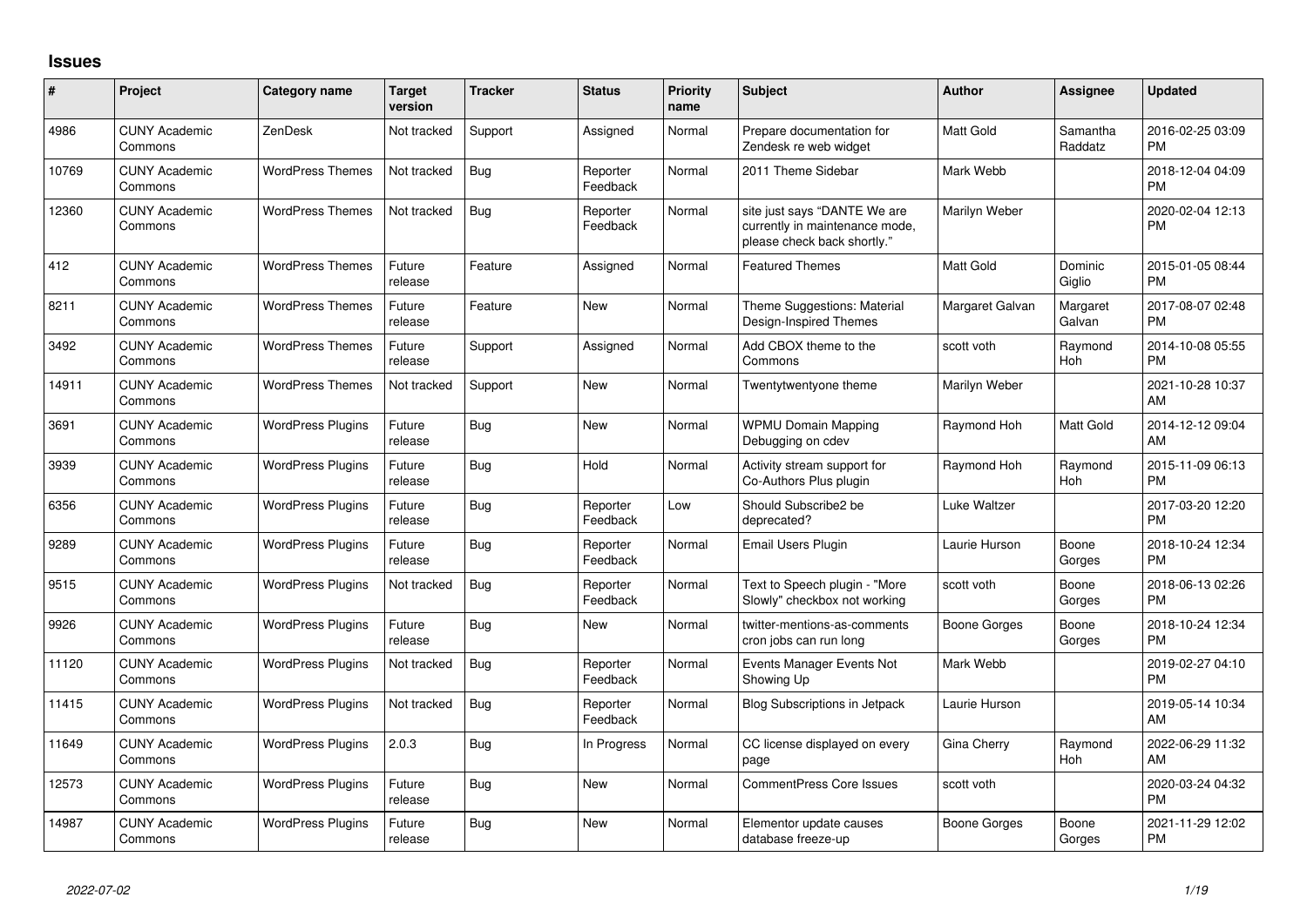| #     | Project                         | <b>Category name</b>     | <b>Target</b><br>version | <b>Tracker</b> | <b>Status</b>        | Priority<br>name | <b>Subject</b>                                                     | <b>Author</b>           | <b>Assignee</b>   | <b>Updated</b>                |
|-------|---------------------------------|--------------------------|--------------------------|----------------|----------------------|------------------|--------------------------------------------------------------------|-------------------------|-------------------|-------------------------------|
| 15516 | <b>CUNY Academic</b><br>Commons | <b>WordPress Plugins</b> |                          | Bug            | Reporter<br>Feedback | Normal           | Can't publish or save draft of post<br>on wordpress.com            | Raffi<br>Khatchadourian | Raymond<br>Hoh    | 2022-03-02 05:52<br><b>PM</b> |
| 16319 | <b>CUNY Academic</b><br>Commons | <b>WordPress Plugins</b> | 2.0.3                    | <b>Bug</b>     | <b>New</b>           | Normal           | Request for Events Calendar Pro<br>5.14.2 update                   | Raymond Hoh             | Raymond<br>Hoh    | 2022-07-01 04:16<br><b>PM</b> |
| 364   | <b>CUNY Academic</b><br>Commons | <b>WordPress Plugins</b> | Future<br>release        | Feature        | <b>New</b>           | Normal           | <b>Bulletin Board</b>                                              | Matt Gold               |                   | 2015-01-05 08:50<br><b>PM</b> |
| 497   | <b>CUNY Academic</b><br>Commons | <b>WordPress Plugins</b> | Future<br>release        | Feature        | Assigned             | Normal           | Drag and Drop Ordering on<br>Gallery Post Plugin                   | Matt Gold               | Ron Rennick       | 2015-11-09 06:18<br><b>PM</b> |
| 658   | <b>CUNY Academic</b><br>Commons | <b>WordPress Plugins</b> | Future<br>release        | Feature        | Assigned             | Normal           | Rebulid Sitewide Tag Suggestion                                    | <b>Matt Gold</b>        | Boone<br>Gorges   | 2015-01-05 08:47<br><b>PM</b> |
| 1562  | <b>CUNY Academic</b><br>Commons | <b>WordPress Plugins</b> | Future<br>release        | Feature        | Assigned             | Low              | Play with NYT Collaborative<br>Authoring Tool                      | <b>Matt Gold</b>        | Boone<br>Gorges   | 2015-01-05 08:47<br><b>PM</b> |
| 2223  | <b>CUNY Academic</b><br>Commons | <b>WordPress Plugins</b> | Future<br>release        | Feature        | Assigned             | Low              | Add Participad to the CUNY<br><b>Academic Commons</b>              | Matt Gold               | Boone<br>Gorges   | 2014-09-17 10:03<br><b>PM</b> |
| 8498  | <b>CUNY Academic</b><br>Commons | <b>WordPress Plugins</b> | Future<br>release        | Feature        | New                  | Low              | <b>Gravity Forms Email Users</b>                                   | Raffi<br>Khatchadourian | Matt Gold         | 2017-10-13 12:58<br><b>PM</b> |
| 9947  | <b>CUNY Academic</b><br>Commons | <b>WordPress Plugins</b> | Future<br>release        | Feature        | Reporter<br>Feedback | Normal           | Install H5P quiz plugin                                            | Matt Gold               | Boone<br>Gorges   | 2018-09-11 11:01<br>AM        |
| 12121 | <b>CUNY Academic</b><br>Commons | <b>WordPress Plugins</b> | 2.0.3                    | Feature        | Reporter<br>Feedback | Normal           | Embedding H5P Iframes on<br>Commons Site                           | Laurie Hurson           | Boone<br>Gorges   | 2022-06-29 11:32<br>AM        |
| 16314 | <b>CUNY Academic</b><br>Commons | <b>WordPress Plugins</b> |                          | Feature        | New                  | Normal           | Install Multicollab plug-in?                                       | Raffi<br>Khatchadourian |                   | 2022-06-29 03:44<br><b>PM</b> |
| 5826  | <b>CUNY Academic</b><br>Commons | <b>WordPress Plugins</b> | Future<br>release        | Support        | Reporter<br>Feedback | Normal           | <b>Remove Subscription Options</b><br>plugin from directory        | Sarah Morgano           | Sarah<br>Morgano  | 2016-10-21 04:14<br><b>PM</b> |
| 9211  | <b>CUNY Academic</b><br>Commons | <b>WordPress Plugins</b> | Future<br>release        | Support        | Reporter<br>Feedback | Normal           | Auto-Role Setting in Forum Plugin<br><b>Causing Some Confusion</b> | Luke Waltzer            | Boone<br>Gorges   | 2018-03-13 11:44<br>AM        |
| 11545 | <b>CUNY Academic</b><br>Commons | <b>WordPress Plugins</b> | Not tracked              | Support        | New                  | Normal           | Twitter searches in WordPress                                      | Gina Cherry             | Matt Gold         | 2019-09-23 01:03<br><b>PM</b> |
| 11788 | <b>CUNY Academic</b><br>Commons | <b>WordPress Plugins</b> | Future<br>release        | Support        | Reporter<br>Feedback | Normal           | Plugin Request - Browse Aloud                                      | scott voth              |                   | 2019-09-24 08:42<br>AM        |
| 12741 | <b>CUNY Academic</b><br>Commons | <b>WordPress Plugins</b> | Not tracked              | Support        | Reporter<br>Feedback | Normal           | <b>Tableau Public Viz Block</b>                                    | Marilyn Weber           | Raymond<br>Hoh    | 2020-05-12 11:00<br>AM        |
| 13946 | <b>CUNY Academic</b><br>Commons | <b>WordPress Plugins</b> | 2.1.0                    | Support        | Assigned             | Normal           | <b>Custom Embed handler For</b><br>OneDrive files                  | scott voth              | Raymond<br>Hoh    | 2022-05-26 10:46<br>AM        |
| 8078  | <b>CUNY Academic</b><br>Commons | <b>WordPress Plugins</b> | Future<br>release        | System Upgrade | Assigned             | Normal           | <b>CommentPress Updates</b>                                        | Margaret Galvan         | Christian<br>Wach | 2017-05-08 03:49<br><b>PM</b> |
| 2167  | CUNY Academic<br>Commons        | WordPress (misc)         | Future<br>release        | Bug            | Assigned             | Normal           | <b>CAC-Livestream Plugin Issues</b>                                | <b>Michael Smith</b>    | Dominic<br>Giglio | 2015-01-02 03:06<br><b>PM</b> |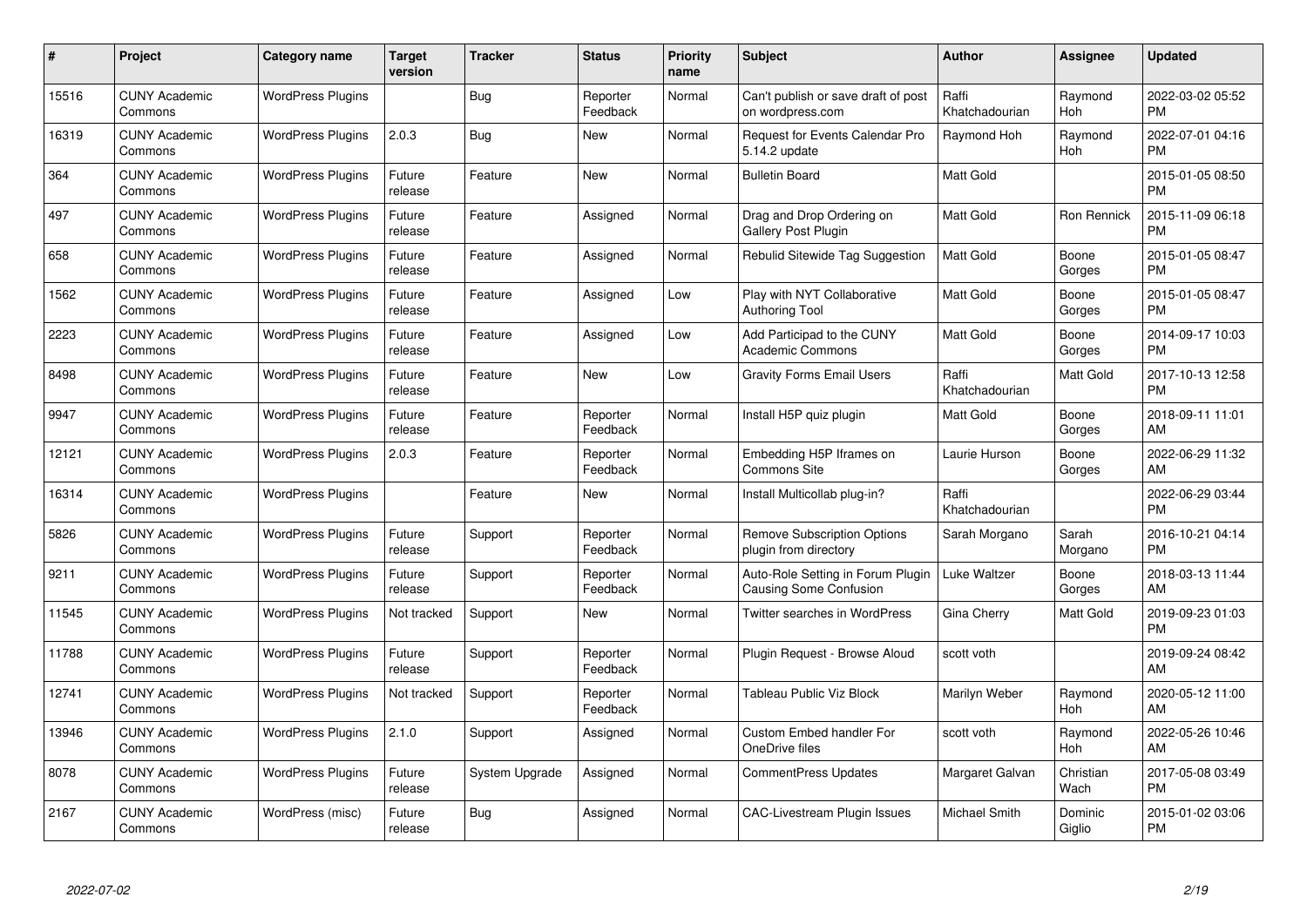| #     | <b>Project</b>                  | <b>Category name</b> | <b>Target</b><br>version | <b>Tracker</b> | <b>Status</b>        | <b>Priority</b><br>name | <b>Subject</b>                                                                                               | <b>Author</b>           | Assignee            | <b>Updated</b>                |
|-------|---------------------------------|----------------------|--------------------------|----------------|----------------------|-------------------------|--------------------------------------------------------------------------------------------------------------|-------------------------|---------------------|-------------------------------|
| 4388  | <b>CUNY Academic</b><br>Commons | WordPress (misc)     | Future<br>release        | Bug            | Assigned             | Normal                  | Repeated request for<br>authentication.                                                                      | Alice.Lynn<br>McMichael | Raymond<br>Hoh      | 2015-08-11 07:35<br><b>PM</b> |
| 6755  | <b>CUNY Academic</b><br>Commons | WordPress (misc)     | Future<br>release        | Bug            | <b>New</b>           | Normal                  | Cannot Deactivate Plugin                                                                                     | Laura Kane              |                     | 2016-11-16 01:12<br><b>PM</b> |
| 9346  | <b>CUNY Academic</b><br>Commons | WordPress (misc)     | Not tracked              | <b>Bug</b>     | <b>New</b>           | Normal                  | Clone cetls.bmcc.cuny.edu for<br>development                                                                 | Owen Roberts            | Raymond<br>Hoh      | 2018-03-06 05:35<br><b>PM</b> |
| 10040 | <b>CUNY Academic</b><br>Commons | WordPress (misc)     | Not tracked              | <b>Bug</b>     | Reporter<br>Feedback | Normal                  | User doesn't see full list of themes                                                                         | <b>Matt Gold</b>        | Boone<br>Gorges     | 2018-07-25 10:12<br>AM        |
| 11024 | <b>CUNY Academic</b><br>Commons | WordPress (misc)     | Future<br>release        | <b>Bug</b>     | New                  | Normal                  | Subsites should not show "you<br>should update your .htaccess<br>now" notice after permalink setting<br>save | Boone Gorges            |                     | 2019-01-28 01:35<br><b>PM</b> |
| 14113 | <b>CUNY Academic</b><br>Commons | WordPress (misc)     | Future<br>release        | Bug            | Hold                 | Normal                  | Block Editor Not Working on this<br>page - Json error                                                        | scott voth              | Boone<br>Gorges     | 2021-03-05 11:01<br>AM        |
| 16245 | <b>CUNY Academic</b><br>Commons | WordPress (misc)     |                          | Bug            | Reporter<br>Feedback | Normal                  | Save Button missing on<br>WordPress Profile page                                                             | scott voth              | Raymond<br>Hoh      | 2022-06-16 03:09<br><b>PM</b> |
| 16255 | <b>CUNY Academic</b><br>Commons | WordPress (misc)     |                          | <b>Bug</b>     | <b>New</b>           | Normal                  | Need to define 'MULTISITE'<br>constant in wp-config.php                                                      | Raymond Hoh             |                     | 2022-06-19 09:31<br>AM        |
| 287   | <b>CUNY Academic</b><br>Commons | WordPress (misc)     | Future<br>release        | Feature        | Assigned             | Normal                  | Create troubleshooting tool for<br>account sign-up                                                           | Matt Gold               | Boone<br>Gorges     | 2015-11-09 06:17<br><b>PM</b> |
| 365   | <b>CUNY Academic</b><br>Commons | WordPress (misc)     | Future<br>release        | Feature        | Assigned             | Normal                  | <b>Create Mouseover Tooltips</b><br>throughout Site                                                          | <b>Matt Gold</b>        | Chris Stein         | 2015-11-09 06:18<br><b>PM</b> |
| 1105  | <b>CUNY Academic</b><br>Commons | WordPress (misc)     | Future<br>release        | Feature        | Assigned             | Normal                  | Rephrase Blog Privacy Options                                                                                | <b>Matt Gold</b>        | Samantha<br>Raddatz | 2015-11-09 06:19<br><b>PM</b> |
| 1508  | <b>CUNY Academic</b><br>Commons | WordPress (misc)     | Future<br>release        | Feature        | Assigned             | Normal                  | Share login cookies across<br>mapped domains                                                                 | Boone Gorges            | Boone<br>Gorges     | 2012-07-02 12:12<br><b>PM</b> |
| 3657  | <b>CUNY Academic</b><br>Commons | WordPress (misc)     | Not tracked              | Feature        | <b>New</b>           | Normal                  | Create alert for GC email<br>addresses                                                                       | <b>Matt Gold</b>        | Matt Gold           | 2016-04-14 11:29<br><b>PM</b> |
| 3759  | <b>CUNY Academic</b><br>Commons | WordPress (misc)     | Future<br>release        | Feature        | Assigned             | Normal                  | Review Interface for Adding Users<br>to Blogs                                                                | <b>Matt Gold</b>        | Boone<br>Gorges     | 2015-03-24 05:52<br><b>PM</b> |
| 6332  | <b>CUNY Academic</b><br>Commons | WordPress (misc)     | Future<br>release        | Feature        | New                  | Normal                  | Allow uploaded files to be marked<br>as private in an ad hoc way                                             | Boone Gorges            |                     | 2016-10-17 11:41<br><b>PM</b> |
| 10380 | <b>CUNY Academic</b><br>Commons | WordPress (misc)     | Future<br>release        | Feature        | In Progress          | Normal                  | Remove blacklisted plugins                                                                                   | Boone Gorges            |                     | 2022-04-26 12:00<br><b>PM</b> |
| 13835 | <b>CUNY Academic</b><br>Commons | WordPress (misc)     | Future<br>release        | Feature        | New                  | Normal                  | Allow OneSearch widget to have<br>'CUNY' as campus                                                           | Boone Gorges            | Boone<br>Gorges     | 2021-11-19 12:39<br><b>PM</b> |
| 636   | <b>CUNY Academic</b><br>Commons | WordPress (misc)     | Not tracked              | Support        | Assigned             | Normal                  | Create Lynda.com-like Table of<br>Contents for Prospective Tutorial<br>Screencasts                           | Matt Gold               | scott voth          | 2016-02-23 03:12<br><b>PM</b> |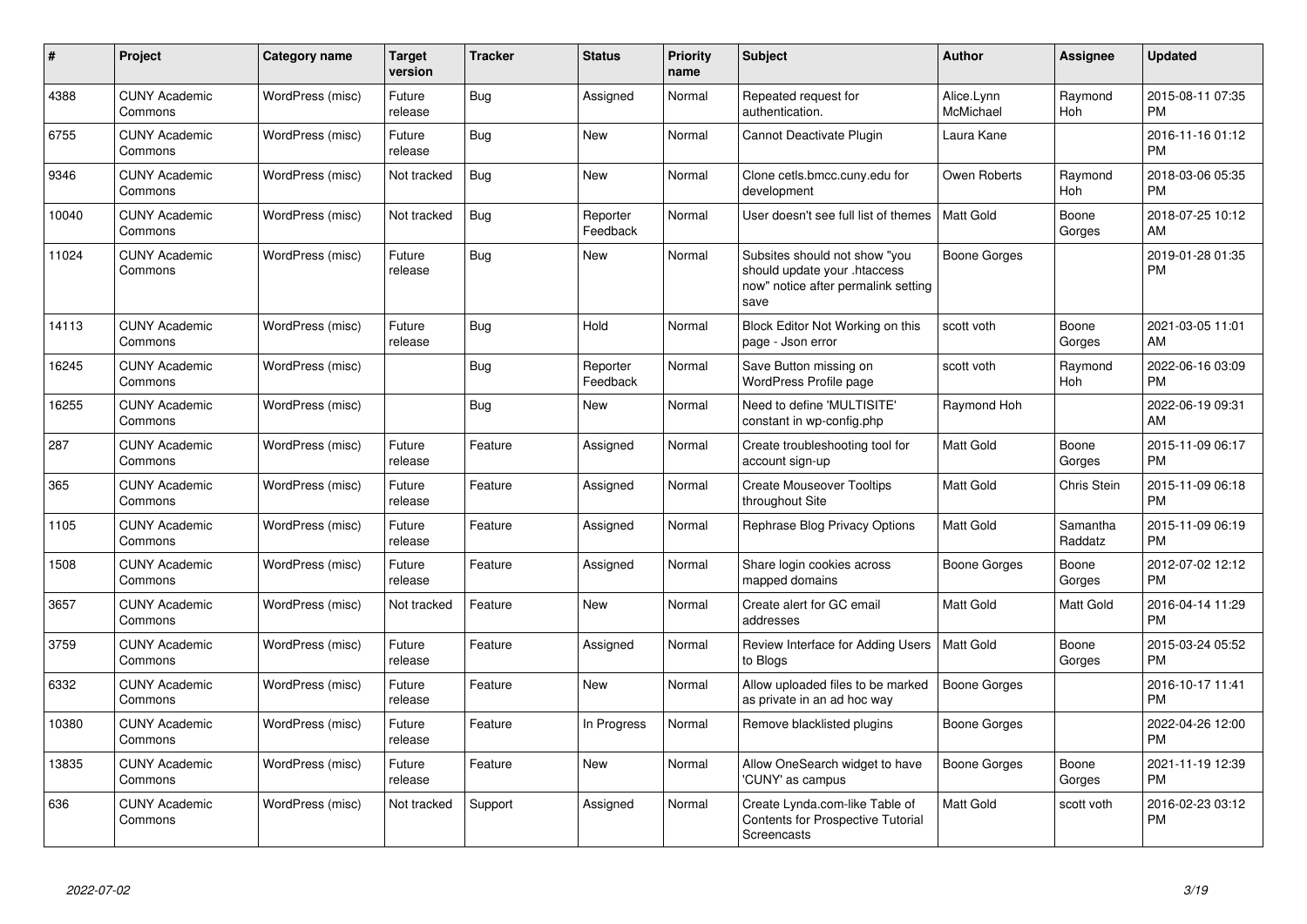| #     | Project                         | <b>Category name</b>    | <b>Target</b><br>version | <b>Tracker</b> | <b>Status</b>        | <b>Priority</b><br>name | <b>Subject</b>                                                                                  | <b>Author</b>         | Assignee            | <b>Updated</b>                |
|-------|---------------------------------|-------------------------|--------------------------|----------------|----------------------|-------------------------|-------------------------------------------------------------------------------------------------|-----------------------|---------------------|-------------------------------|
| 2175  | <b>CUNY Academic</b><br>Commons | WordPress (misc)        | Not tracked              | Support        | Assigned             | Normal                  | Subscibe 2 vs. Jetpack<br>subscription options                                                  | local admin           | Matt Gold           | 2016-01-26 04:58<br><b>PM</b> |
| 11624 | <b>CUNY Academic</b><br>Commons | WordPress (misc)        | Not tracked              | Support        | <b>New</b>           | Normal                  | Change pages into posts or swap<br>database for a Commons site?                                 | Stephen Klein         | Raymond<br>Hoh      | 2019-07-09 11:04<br>AM        |
| 14074 | <b>CUNY Academic</b><br>Commons | WordPress (misc)        | Not tracked              | Support        | Reporter<br>Feedback | Normal                  | page password protection problem                                                                | Marilyn Weber         |                     | 2021-03-02 11:03<br>AM        |
| 14983 | <b>CUNY Academic</b><br>Commons | WordPress (misc)        | Not tracked              | Support        | Reporter<br>Feedback | Normal                  | "Read More" tag not working                                                                     | Rebecca Krisel        | Raymond<br>Hoh      | 2021-11-23 01:17<br><b>PM</b> |
| 15767 | <b>CUNY Academic</b><br>Commons | WordPress (misc)        |                          | Support        | New                  | Normal                  | Site loading slowly                                                                             | scott voth            | Boone<br>Gorges     | 2022-04-04 08:56<br><b>PM</b> |
| 11843 | <b>CUNY Academic</b><br>Commons | WordPress (misc)        | Future<br>release        | Design/UX      | New                  | Normal                  | <b>Tweaking the Gutenberg Editor</b><br>Interface                                               | Laurie Hurson         |                     | 2022-04-26 12:00<br><b>PM</b> |
| 14483 | <b>CUNY Academic</b><br>Commons | WordPress - Media       | Not tracked              | Bug            | Reporter<br>Feedback | Normal                  | Wordpress PDF Embed Stopped<br>Working after JITP Media Clone                                   | Patrick DeDauw        | Boone<br>Gorges     | 2021-05-20 01:51<br><b>PM</b> |
| 11386 | <b>CUNY Academic</b><br>Commons | WordPress - Media       | Not tracked              | Support        | Reporter<br>Feedback | Normal                  | disappearing images                                                                             | scott voth            | Boone<br>Gorges     | 2019-05-14 10:32<br>AM        |
| 11449 | <b>CUNY Academic</b><br>Commons | WordPress - Media       | Not tracked              | Support        | Reporter<br>Feedback | Normal                  | Cloning Media Library for JITP<br>from Staging to Production Site                               | <b>Patrick DeDauw</b> | Boone<br>Gorges     | 2019-05-13 12:00<br><b>PM</b> |
| 9941  | <b>CUNY Academic</b><br>Commons | Wiki                    | Not tracked              | Support        | Assigned             | Normal                  | Wiki functionality                                                                              | <b>Matt Gold</b>      | Boone<br>Gorges     | 2018-06-26 10:57<br>AM        |
| 8675  | <b>CUNY Academic</b><br>Commons | User Onboarding         | Future<br>release        | Bug            | Reporter<br>Feedback | Low                     | Add new User search screen calls<br>for the input of email address but<br>doesn't work with one | Paul Hebert           | Boone<br>Gorges     | 2017-10-11 11:17<br>AM        |
| 4661  | <b>CUNY Academic</b><br>Commons | User Experience         | Future<br>release        | Bug            | Assigned             | Normal                  | <b>Simplify Events text</b>                                                                     | <b>Matt Gold</b>      | Samantha<br>Raddatz | 2015-10-02 09:06<br><b>PM</b> |
| 3473  | <b>CUNY Academic</b><br>Commons | User Experience         | Future<br>release        | Feature        | Assigned             | Normal                  | Commons profile: Add help info<br>about "Positions" replacing "title"                           | Keith Miyake          | Samantha<br>Raddatz | 2015-11-09 02:28<br><b>PM</b> |
| 5316  | <b>CUNY Academic</b><br>Commons | User Experience         | Future<br>release        | Feature        | Assigned             | Normal                  | Prompt user email address<br>updates                                                            | Matt Gold             | Stephen Real        | 2016-12-21 03:30<br><b>PM</b> |
| 4222  | <b>CUNY Academic</b><br>Commons | <b>User Experience</b>  | Future<br>release        | Design/UX      | New                  | Normal                  | Add information to 'Delete<br>Account' page                                                     | Samantha Raddatz      | scott voth          | 2015-06-26 11:35<br>AM        |
| 6298  | <b>CUNY Academic</b><br>Commons | <b>User Experience</b>  | Not tracked              | Design/UX      | Assigned             | Normal                  | Examine data from survey                                                                        | <b>Matt Gold</b>      | Margaret<br>Galvan  | 2016-10-14 12:16<br><b>PM</b> |
| 3090  | <b>CUNY Academic</b><br>Commons | Twitter page            | Future<br>release        | Feature        | Assigned             | Normal                  | Prevent Retweets from showing<br>up on Commons twitter page                                     | <b>Matt Gold</b>      | <b>Tahir Butt</b>   | 2016-10-24 11:31<br>AM        |
| 8666  | <b>CUNY Academic</b><br>Commons | Teaching                | Not tracked              | Documentation  | Assigned             | Normal                  | Create Teaching on the Commons<br>Resource Page                                                 | Matt Gold             | Laurie Hurson       | 2019-09-23 03:16<br><b>PM</b> |
| 6426  | <b>CUNY Academic</b><br>Commons | Spam/Spam<br>Prevention | Future<br>release        | Feature        | Assigned             | Normal                  | Force captcha on all comments?                                                                  | <b>Matt Gold</b>      | Tahir Butt          | 2016-10-24 02:06<br><b>PM</b> |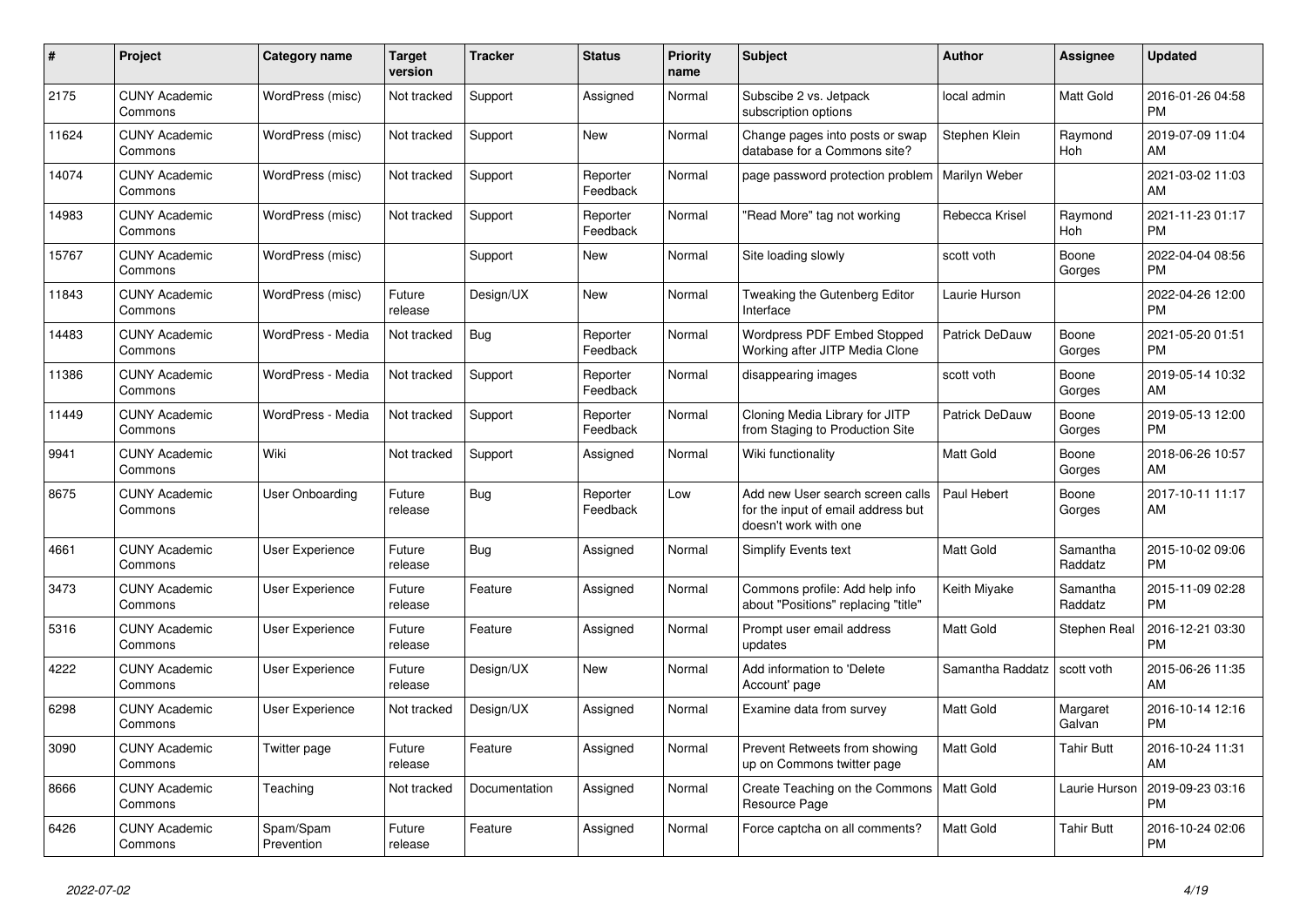| #     | Project                         | <b>Category name</b>     | <b>Target</b><br>version | <b>Tracker</b> | <b>Status</b>        | Priority<br>name | <b>Subject</b>                                                                                                                                        | Author                  | <b>Assignee</b>     | <b>Updated</b>                |
|-------|---------------------------------|--------------------------|--------------------------|----------------|----------------------|------------------|-------------------------------------------------------------------------------------------------------------------------------------------------------|-------------------------|---------------------|-------------------------------|
| 5282  | <b>CUNY Academic</b><br>Commons | Social Paper             | Future<br>release        | <b>Bug</b>     | <b>New</b>           | Normal           | Replying via email directs to paper<br>but not individual comment.                                                                                    | Marilyn Weber           | Raymond<br>Hoh      | 2016-03-02 01:48<br>PM.       |
| 5488  | <b>CUNY Academic</b><br>Commons | Social Paper             | Future<br>release        | Bug            | New                  | Normal           | Add a "last edited by" field to<br>Social Paper group directories                                                                                     | Boone Gorges            |                     | 2016-04-21 10:05<br><b>PM</b> |
| 7663  | <b>CUNY Academic</b><br>Commons | Social Paper             | Future<br>release        | Bug            | <b>New</b>           | Normal           | Social Paper notifications not<br>formatted correctly on secondary<br>sites                                                                           | Boone Gorges            | Boone<br>Gorges     | 2018-04-16 03:52<br><b>PM</b> |
| 7981  | <b>CUNY Academic</b><br>Commons | Social Paper             | Future<br>release        | <b>Bug</b>     | <b>New</b>           | Normal           | Social Paper comments should<br>not go to spam                                                                                                        | Luke Waltzer            | Boone<br>Gorges     | 2018-04-16 03:52<br>PM.       |
| 5050  | <b>CUNY Academic</b><br>Commons | Social Paper             | Future<br>release        | Feature        | <b>New</b>           | Low              | Making comments visible in SP<br>editing mode (SP suggestion #1)                                                                                      | Marilyn Weber           | Samantha<br>Raddatz | 2019-09-17 11:10<br><b>PM</b> |
| 5052  | <b>CUNY Academic</b><br>Commons | Social Paper             | Future<br>release        | Feature        | New                  | Low              | Sentence by sentence or line by<br>line comments (SP suggestion #3)                                                                                   | Marilyn Weber           | Boone<br>Gorges     | 2016-02-11 10:24<br><b>PM</b> |
| 5053  | <b>CUNY Academic</b><br>Commons | Social Paper             | Future<br>release        | Feature        | New                  | Low              | Scrollable menu to add readers<br>(SP suggestion #4)                                                                                                  | Marilyn Weber           | Samantha<br>Raddatz | 2016-04-21 05:21<br><b>PM</b> |
| 5058  | <b>CUNY Academic</b><br>Commons | Social Paper             | Future<br>release        | Feature        | New                  | Low              | Can there be a clearer signal that<br>even when comments have<br>already been made you add<br>comments by clicking on the side?<br>(SP suggestion #5) | Marilyn Weber           | Samantha<br>Raddatz | 2016-02-11 10:24<br><b>PM</b> |
| 5199  | <b>CUNY Academic</b><br>Commons | Social Paper             | Future<br>release        | Feature        | New                  | Normal           | add tables to the SP editor                                                                                                                           | Marilyn Weber           |                     | 2016-10-24 11:27<br>AM.       |
| 5205  | <b>CUNY Academic</b><br>Commons | Social Paper             | Future<br>release        | Feature        | New                  | Normal           | Social Paper folders                                                                                                                                  | Marilyn Weber           |                     | 2016-02-11 10:24<br><b>PM</b> |
| 5397  | <b>CUNY Academic</b><br>Commons | Social Paper             | Future<br>release        | Feature        | <b>New</b>           | Normal           | frustrating to have to<br>enable/disable in SP                                                                                                        | Marilyn Weber           | Samantha<br>Raddatz | 2016-04-20 03:39<br><b>PM</b> |
| 5489  | <b>CUNY Academic</b><br>Commons | Social Paper             | Future<br>release        | Feature        | New                  | Normal           | Asc/desc sorting for Social Paper<br>directories                                                                                                      | Boone Gorges            |                     | 2016-04-21 10:06<br><b>PM</b> |
| 8898  | <b>CUNY Academic</b><br>Commons | Social Paper             | Not tracked              | Feature        | Assigned             | Normal           | Usage data on docs and social<br>paper                                                                                                                | <b>Matt Gold</b>        | <b>Matt Gold</b>    | 2017-11-16 11:32<br>AM        |
| 13975 | <b>CUNY Academic</b><br>Commons | Social Paper             | Not tracked              | Support        | Reporter<br>Feedback | Normal           | can't approve comments on Social<br>Paper paper                                                                                                       | Marilyn Weber           |                     | 2021-02-12 09:33<br>AM        |
| 5182  | <b>CUNY Academic</b><br>Commons | Social Paper             | Future<br>release        | Design/UX      | New                  | Normal           | "Publishing" a private paper on<br>social paper?                                                                                                      | Raffi<br>Khatchadourian | Boone<br>Gorges     | 2016-10-13 04:12<br><b>PM</b> |
| 5183  | <b>CUNY Academic</b><br>Commons | Social Paper             | Future<br>release        | Design/UX      | New                  | Normal           | Creating a new paper when<br>viewing an existing paper                                                                                                | Raffi<br>Khatchadourian | Samantha<br>Raddatz | 2016-02-02 12:09<br><b>PM</b> |
| 13331 | <b>CUNY Academic</b><br>Commons | Site cloning             | Future<br>release        | <b>Bug</b>     | New                  | Normal           | Combine Site Template and Clone<br>operations                                                                                                         | Boone Gorges            | Jeremy Felt         | 2021-11-19 12:39<br>PM        |
| 13048 | <b>CUNY Academic</b><br>Commons | Shortcodes and<br>embeds | Future<br>release        | Feature        | New                  | Normal           | Jupyter Notebooks support                                                                                                                             | Boone Gorges            |                     | 2020-07-14 11:46<br>AM        |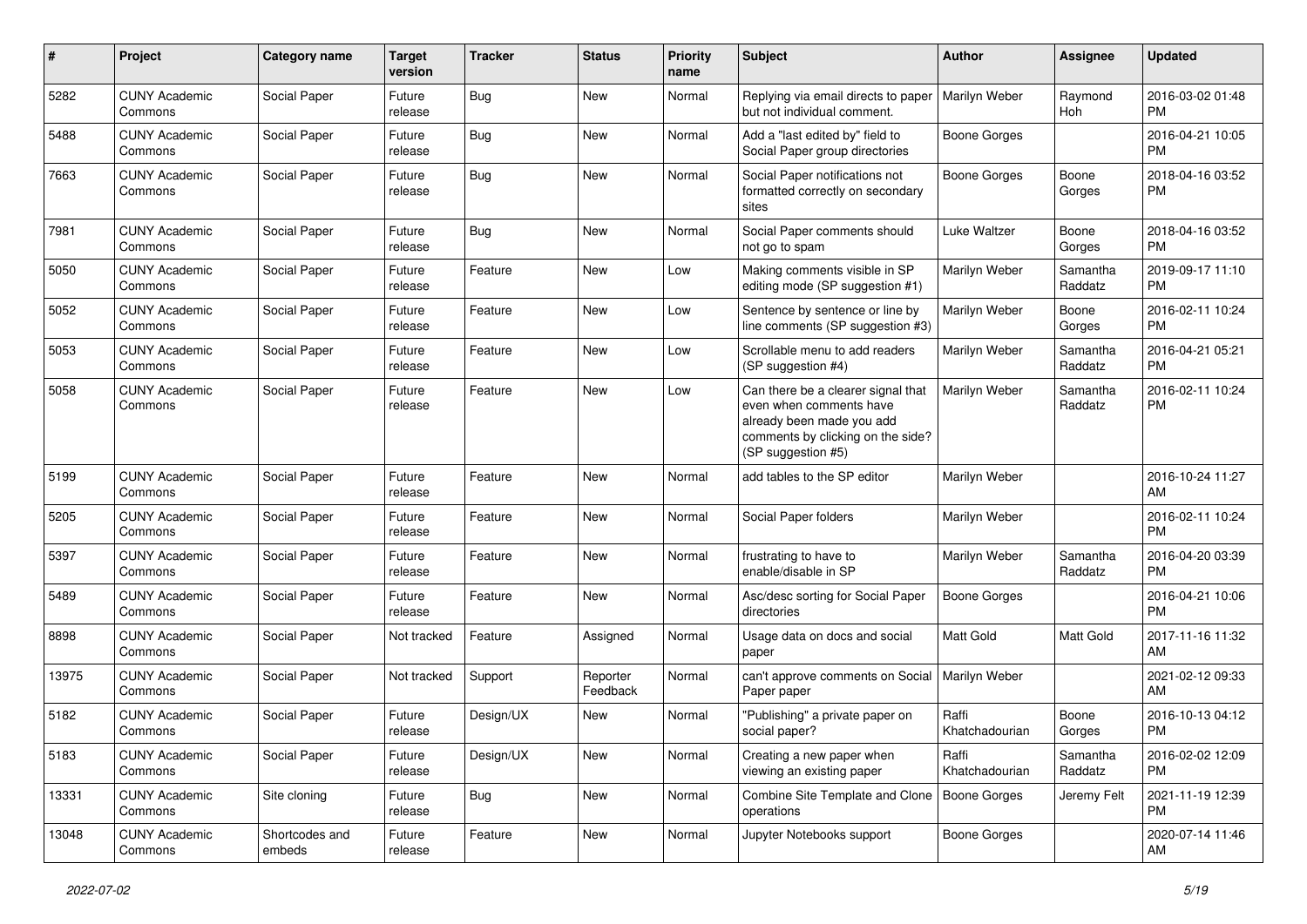| #     | Project                         | <b>Category name</b> | <b>Target</b><br>version | <b>Tracker</b> | <b>Status</b>        | <b>Priority</b><br>name | <b>Subject</b>                                                           | <b>Author</b>    | Assignee            | <b>Updated</b>                |
|-------|---------------------------------|----------------------|--------------------------|----------------|----------------------|-------------------------|--------------------------------------------------------------------------|------------------|---------------------|-------------------------------|
| 3662  | <b>CUNY Academic</b><br>Commons | <b>SEO</b>           | Future<br>release        | Feature        | Assigned             | Normal                  | Duplicate Content/SEO/Google<br>issues                                   | <b>Matt Gold</b> | Raymond<br>Hoh      | 2015-04-13 04:37<br><b>PM</b> |
| 9729  | <b>CUNY Academic</b><br>Commons | <b>SEO</b>           | Not tracked              | Support        | New                  | Normal                  | 503 Errors showing on<br>newlaborforum.cuny.edu                          | Diane Krauthamer | Raymond<br>Hoh      | 2018-05-22 04:48<br><b>PM</b> |
| 3002  | <b>CUNY Academic</b><br>Commons | Search               | Future<br>release        | Feature        | Assigned             | Normal                  | Overhaul CAC search by using<br>external search appliance                | Boone Gorges     | Boone<br>Gorges     | 2020-07-15 03:05<br><b>PM</b> |
| 6671  | <b>CUNY Academic</b><br>Commons | Reply By Email       | Not tracked              | Bug            | Assigned             | Normal                  | "Post too often" RBE error<br>message                                    | Matt Gold        | Raymond<br>Hoh      | 2016-11-11 09:55<br>AM        |
| 8991  | <b>CUNY Academic</b><br>Commons | Reply By Email       | Not tracked              | <b>Bug</b>     | Hold                 | Normal                  | RBE duplicate email message<br>issue                                     | <b>Matt Gold</b> | Raymond<br>Hoh      | 2018-02-18 08:53<br><b>PM</b> |
| 13430 | <b>CUNY Academic</b><br>Commons | Reply By Email       | Not tracked              | Bug            | New                  | Normal                  | Delay in RBE                                                             | Luke Waltzer     | Raymond<br>Hoh      | 2020-10-13 11:16<br>AM        |
| 16177 | <b>CUNY Academic</b><br>Commons | Reply By Email       |                          | Bug            | <b>New</b>           | Normal                  | Switch to Inbound mode for RBE                                           | Raymond Hoh      | Raymond<br>Hoh      | 2022-05-30 04:32<br><b>PM</b> |
| 8976  | <b>CUNY Academic</b><br>Commons | Reply By Email       | Not tracked              | Feature        | Assigned             | Normal                  | Package RBE new topics posting?                                          | <b>Matt Gold</b> | Raymond<br>Hoh      | 2017-12-04 02:34<br><b>PM</b> |
| 3369  | <b>CUNY Academic</b><br>Commons | Reply By Email       | Not tracked              | Outreach       | Hold                 | Normal                  | Release reply by email to WP<br>plugin directory                         | <b>Matt Gold</b> | Raymond<br>Hoh      | 2016-03-01 12:46<br><b>PM</b> |
| 308   | <b>CUNY Academic</b><br>Commons | Registration         | Future<br>release        | Feature        | <b>New</b>           | Normal                  | Group recommendations for<br>signup process                              | Boone Gorges     | Samantha<br>Raddatz | 2015-11-09 05:07<br><b>PM</b> |
| 370   | <b>CUNY Academic</b><br>Commons | Registration         | Future<br>release        | Feature        | Assigned             | High                    | <b>Guest Accounts</b>                                                    | Matt Gold        | Matt Gold           | 2015-04-09 09:33<br><b>PM</b> |
| 5225  | <b>CUNY Academic</b><br>Commons | Registration         | Future<br>release        | Feature        | Assigned             | Normal                  | On-boarding Issues                                                       | Luke Waltzer     | Samantha<br>Raddatz | 2016-02-12 02:58<br><b>PM</b> |
| 11860 | <b>CUNY Academic</b><br>Commons | Registration         | Future<br>release        | Feature        | <b>New</b>           | Normal                  | <b>Ensure Students Are Aware They</b><br>Can Use Aliases At Registration | scott voth       |                     | 2019-09-24 08:46<br>AM        |
| 10273 | <b>CUNY Academic</b><br>Commons | Registration         | Not tracked              | Support        | Reporter<br>Feedback | Normal                  | users combining CF and campus<br>address                                 | Marilyn Weber    |                     | 2019-09-18 10:58<br>AM        |
| 940   | <b>CUNY Academic</b><br>Commons | Redmine              | Future<br>release        | Feature        | Assigned             | Low                     | Communication with users after<br>releases                               | Matt Gold        | Dominic<br>Giglio   | 2012-09-09 04:36<br><b>PM</b> |
| 3615  | <b>CUNY Academic</b><br>Commons | Redmine              | Not tracked              | Feature        | <b>New</b>           | Low                     | Create Redmine issues via email                                          | Dominic Giglio   | Boone<br>Gorges     | 2017-11-16 11:36<br>AM        |
| 11945 | <b>CUNY Academic</b><br>Commons | Reckoning            | Future<br>release        | Feature        | Reporter<br>Feedback | Normal                  | Add Comments bubble to<br>Reckoning views                                | Boone Gorges     | Boone<br>Gorges     | 2019-11-12 05:14<br><b>PM</b> |
| 6115  | <b>CUNY Academic</b><br>Commons | Publicity            | Not tracked              | Feature        | Assigned             | Normal                  | create digital signage for GC                                            | <b>Matt Gold</b> | scott voth          | 2016-10-11 10:09<br><b>PM</b> |
| 9643  | <b>CUNY Academic</b><br>Commons | Publicity            | Not tracked              | Feature        | <b>New</b>           | Normal                  | Create a page on the Commons<br>for logos etc.                           | Stephen Real     | Stephen Real        | 2018-04-24 10:53<br>AM        |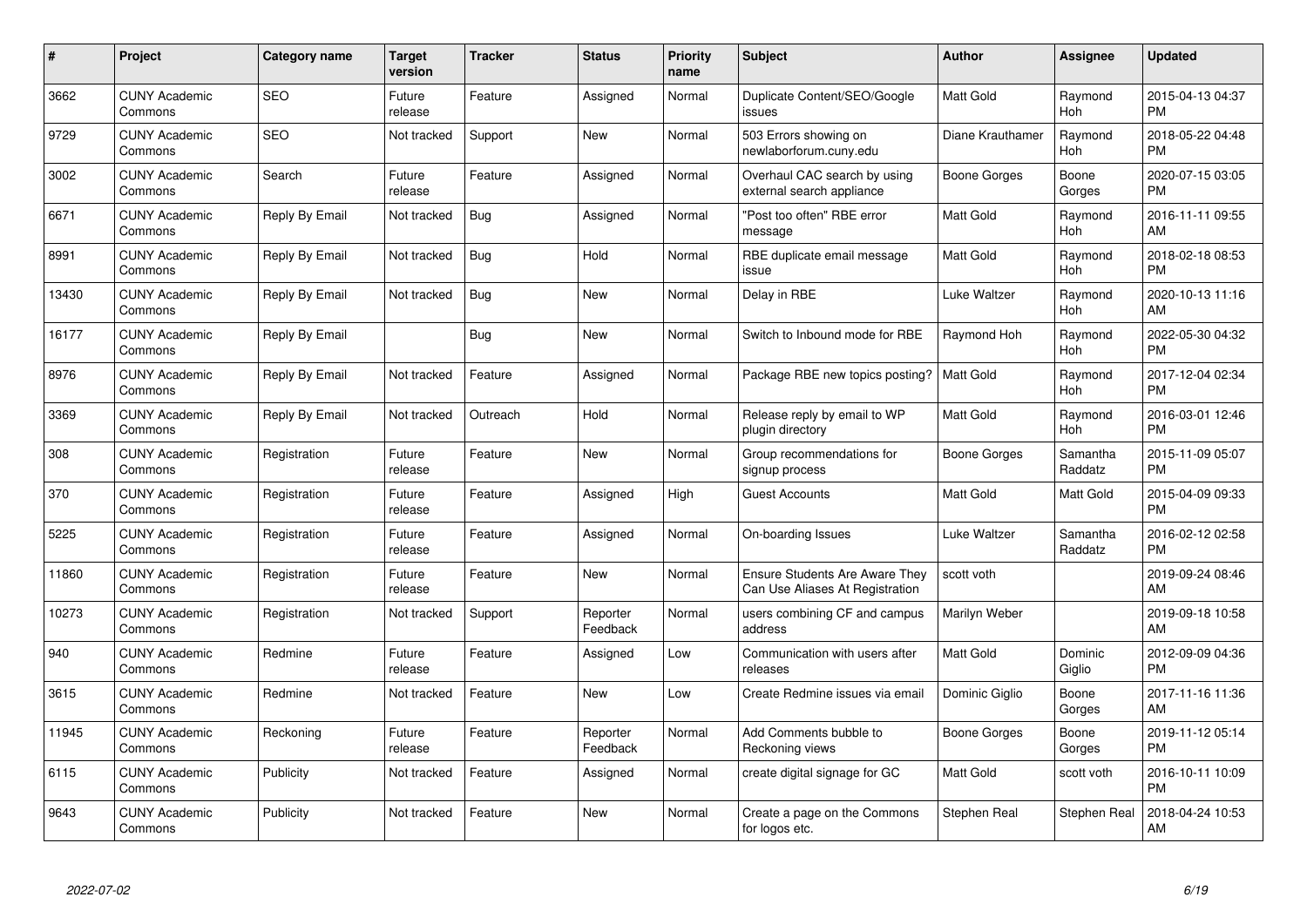| #     | Project                         | <b>Category name</b>    | <b>Target</b><br>version | <b>Tracker</b> | <b>Status</b>        | Priority<br>name | <b>Subject</b>                                                                 | Author              | <b>Assignee</b>  | <b>Updated</b>                |
|-------|---------------------------------|-------------------------|--------------------------|----------------|----------------------|------------------|--------------------------------------------------------------------------------|---------------------|------------------|-------------------------------|
| 12247 | <b>CUNY Academic</b><br>Commons | Publicity               | Not tracked              | Support        | New                  | Normal           | <b>Screenshot of First Commons</b><br>Homepage                                 | scott voth          | scott voth       | 2020-01-14 12:08<br>PM.       |
| 3506  | <b>CUNY Academic</b><br>Commons | Publicity               | 1.7                      | Publicity      | New                  | Normal           | Prepare 1.7 email messaging                                                    | Micki Kaufman       | Micki<br>Kaufman | 2014-10-01 12:36<br>PM.       |
| 3509  | <b>CUNY Academic</b><br>Commons | Publicity               | 1.7                      | Publicity      | New                  | Normal           | Create 1.7 digital signage imagery                                             | Micki Kaufman       | Marilyn<br>Weber | 2014-10-01 12:40<br>PM.       |
| 3510  | <b>CUNY Academic</b><br>Commons | Publicity               | 1.7                      | Publicity      | Assigned             | Normal           | Post on the News Blog re: 'My<br>Commons'                                      | Micki Kaufman       | Sarah<br>Morgano | 2014-10-15 11:18<br>AM        |
| 3511  | <b>CUNY Academic</b><br>Commons | Publicity               | 1.7                      | Publicity      | Assigned             | Normal           | Social media for 1.7                                                           | Micki Kaufman       | Sarah<br>Morgano | 2014-10-14 03:32<br><b>PM</b> |
| 6014  | <b>CUNY Academic</b><br>Commons | Publicity               | Future<br>release        | Publicity      | Reporter<br>Feedback | Normal           | Google search listing                                                          | Matt Gold           | Boone<br>Gorges  | 2016-09-21 03:48<br><b>PM</b> |
| 5827  | <b>CUNY Academic</b><br>Commons | <b>Public Portfolio</b> | Future<br>release        | Bug            | Assigned             | Normal           | Academic Interests square bracket<br>links not working                         | l scott voth        | Chris Stein      | 2016-08-11 11:59<br><b>PM</b> |
| 2013  | <b>CUNY Academic</b><br>Commons | Public Portfolio        | Future<br>release        | Feature        | Assigned             | Low              | Have Profile Privacy Options show   Matt Gold<br>up only for filled-in fields  |                     | Boone<br>Gorges  | 2015-11-09 06:09<br>PM.       |
| 2753  | <b>CUNY Academic</b><br>Commons | <b>Public Portfolio</b> | Future<br>release        | Feature        | New                  | Normal           | Create actual actual tagification in<br>academic interests and other<br>fields | Micki Kaufman       | Boone<br>Gorges  | 2015-01-05 08:52<br><b>PM</b> |
| 2832  | <b>CUNY Academic</b><br>Commons | <b>Public Portfolio</b> | Future<br>release        | Feature        | Assigned             | Normal           | Improve interface for (not)<br>auto-linking profile fields                     | <b>Boone Gorges</b> | Chris Stein      | 2015-01-05 08:52<br><b>PM</b> |
| 2881  | <b>CUNY Academic</b><br>Commons | <b>Public Portfolio</b> | Future<br>release        | Feature        | Assigned             | Normal           | Redesign the UX for Profiles                                                   | Chris Stein         | Chris Stein      | 2016-10-13 12:45<br><b>PM</b> |
| 3042  | <b>CUNY Academic</b><br>Commons | Public Portfolio        | Future<br>release        | Feature        | Assigned             | Normal           | Browsing member interests                                                      | <b>Matt Gold</b>    | Boone<br>Gorges  | 2015-03-21 09:04<br>PM        |
| 3048  | <b>CUNY Academic</b><br>Commons | <b>Public Portfolio</b> | Future<br>release        | Feature        | <b>New</b>           | Low              | Images for rich text profile fields                                            | Boone Gorges        | Boone<br>Gorges  | 2014-02-19 12:56<br>PM.       |
| 3220  | <b>CUNY Academic</b><br>Commons | <b>Public Portfolio</b> | Future<br>release        | Feature        | Assigned             | Normal           | Add indent/outdent option to<br>Formatting Buttons on Profile<br>Page          | <b>Matt Gold</b>    | Boone<br>Gorges  | 2014-05-21 10:39<br>PM.       |
| 3768  | <b>CUNY Academic</b><br>Commons | <b>Public Portfolio</b> | Future<br>release        | Feature        | Assigned             | Normal           | Institutions/Past positions on<br>public portfolios                            | <b>Matt Gold</b>    | Boone<br>Gorges  | 2018-04-23 10:44<br>AM        |
| 3770  | <b>CUNY Academic</b><br>Commons | <b>Public Portfolio</b> | Future<br>release        | Feature        | Assigned             | Normal           | Improve Layout/Formatting of<br>Positions Area on Public Portfolios            | <b>Matt Gold</b>    | Chris Stein      | 2015-04-01 09:17<br><b>PM</b> |
| 10354 | <b>CUNY Academic</b><br>Commons | <b>Public Portfolio</b> | Future<br>release        | Feature        | New                  | Normal           | Opt out of Having a Profile Page                                               | scott voth          | Chris Stein      | 2020-05-12 10:43<br>AM        |
| 14184 | <b>CUNY Academic</b><br>Commons | Public Portfolio        | Future<br>release        | Feature        | New                  | Normal           | Centralized mechanism for storing<br>Campus affiliations                       | Boone Gorges        | Boone<br>Gorges  | 2022-01-04 11:35<br>AM        |
| 11496 | <b>CUNY Academic</b><br>Commons | Public Portfolio        | 1.15.2                   | Support        | New                  | Normal           | Replace Twitter Icon on Member<br>Portfolio page                               | scott voth          | Boone<br>Gorges  | 2019-06-06 01:03<br><b>PM</b> |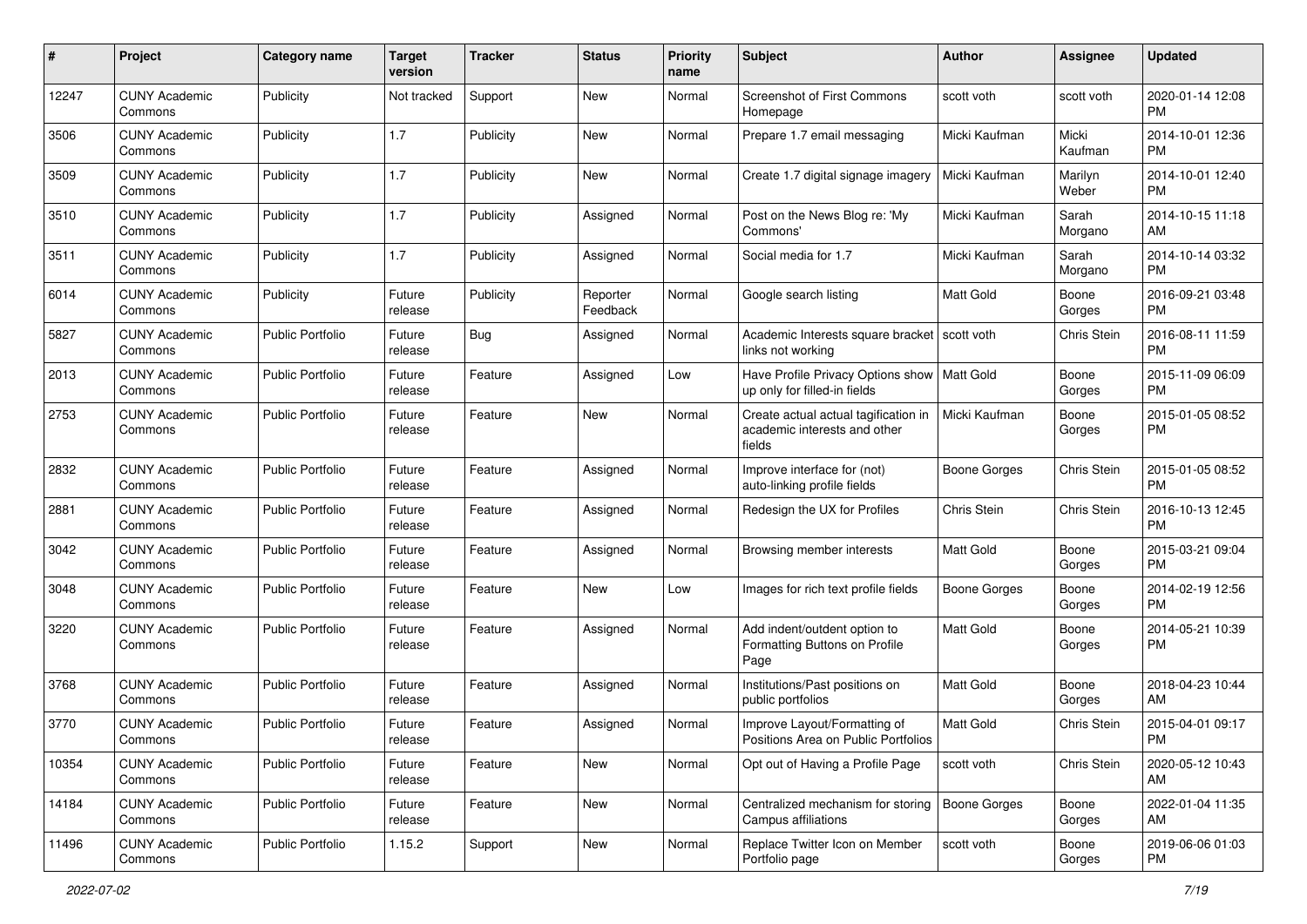| $\pmb{\#}$ | <b>Project</b>                  | Category name           | <b>Target</b><br>version | <b>Tracker</b> | <b>Status</b>        | <b>Priority</b><br>name | <b>Subject</b>                                                                             | <b>Author</b>           | Assignee            | <b>Updated</b>                |
|------------|---------------------------------|-------------------------|--------------------------|----------------|----------------------|-------------------------|--------------------------------------------------------------------------------------------|-------------------------|---------------------|-------------------------------|
| 4253       | <b>CUNY Academic</b><br>Commons | <b>Public Portfolio</b> | Future<br>release        | Design/UX      | New                  | Normal                  | Encourage users to add portfolio<br>content                                                | Samantha Raddatz        | Samantha<br>Raddatz | 2015-07-07 11:32<br>AM        |
| 4404       | <b>CUNY Academic</b><br>Commons | <b>Public Portfolio</b> | Future<br>release        | Design/UX      | Assigned             | Normal                  | Change color of permissions info<br>on portfolio editing interface                         | <b>Matt Gold</b>        | Samantha<br>Raddatz | 2015-08-11 05:28<br><b>PM</b> |
| 4622       | <b>CUNY Academic</b><br>Commons | <b>Public Portfolio</b> | Future<br>release        | Design/UX      | New                  | Normal                  | <b>Profile Visibility Settings</b>                                                         | Samantha Raddatz        | Samantha<br>Raddatz | 2015-09-21 12:18<br><b>PM</b> |
| 14787      | <b>CUNY Academic</b><br>Commons | <b>Plugin Packages</b>  | Future<br>release        | Feature        | <b>New</b>           | Normal                  | Creating a "Design" plugin<br>package                                                      | Laurie Hurson           | scott voth          | 2022-04-27 04:56<br><b>PM</b> |
| 10794      | <b>CUNY Academic</b><br>Commons | Performance             | Not tracked              | Bug            | New                  | Normal                  | Memcached connection<br>occasionally breaks                                                | Boone Gorges            | Boone<br>Gorges     | 2018-12-06 03:30<br><b>PM</b> |
| 14908      | <b>CUNY Academic</b><br>Commons | Performance             |                          | Bug            | New                  | Normal                  | Stale object cache on cdev                                                                 | Raymond Hoh             | Boone<br>Gorges     | 2021-12-07 09:45<br>AM        |
| 15242      | <b>CUNY Academic</b><br>Commons | Performance             | Not tracked              | <b>Bug</b>     | Reporter<br>Feedback | Normal                  | Slugist site                                                                               | Raffi<br>Khatchadourian | Boone<br>Gorges     | 2022-02-07 11:14<br>AM        |
| 5955       | <b>CUNY Academic</b><br>Commons | Outreach                | Future<br>release        | Feature        | Assigned             | Normal                  | Create auto-newsletter for<br>commons members                                              | <b>Matt Gold</b>        | Luke Waltzer        | 2016-08-30 10:34<br>AM        |
| 8440       | <b>CUNY Academic</b><br>Commons | Onboarding              | Not tracked              | Bug            | New                  | Normal                  | Create Test Email Accounts for<br><b>Onboarding Project</b>                                | Stephen Real            | Stephen Real        | 2017-08-01 09:49<br><b>PM</b> |
| 9028       | <b>CUNY Academic</b><br>Commons | Onboarding              | Future<br>release        | Feature        | Assigned             | Normal                  | suggest groups to new members<br>during the registration process                           | Matt Gold               | Chris Stein         | 2018-10-24 12:34<br><b>PM</b> |
| 9895       | <b>CUNY Academic</b><br>Commons | Onboarding              | Future<br>release        | Feature        | Assigned             | Normal                  | Add "Accept Invitation"<br>link/button/function to Group<br>and/or Site invitation emails? | Luke Waltzer            | Boone<br>Gorges     | 2018-06-07 12:42<br><b>PM</b> |
| 4535       | <b>CUNY Academic</b><br>Commons | My Commons              | Future<br>release        | Bug            | New                  | Low                     | My Commons filter issue                                                                    | scott voth              | Raymond<br>Hoh      | 2015-09-01 11:17<br>AM        |
| 3330       | <b>CUNY Academic</b><br>Commons | My Commons              | Future<br>release        | Feature        | Assigned             | Normal                  | "Commons Information" tool                                                                 | Boone Gorges            | Chris Stein         | 2014-09-22 08:46<br><b>PM</b> |
| 3517       | <b>CUNY Academic</b><br>Commons | My Commons              | Future<br>release        | Feature        | Assigned             | Normal                  | Mute/Unmute My Commons<br>updates                                                          | <b>Matt Gold</b>        | Raymond<br>Hoh      | 2015-11-09 01:19<br><b>PM</b> |
| 3536       | <b>CUNY Academic</b><br>Commons | My Commons              | Future<br>release        | Feature        | Assigned             | Normal                  | Infinite Scroll on My Commons<br>page                                                      | <b>Matt Gold</b>        | Raymond<br>Hoh      | 2015-04-13 04:42<br><b>PM</b> |
| 3565       | <b>CUNY Academic</b><br>Commons | My Commons              | Not tracked              | Documentation  | New                  | Normal                  | Load Newest inconsistencies                                                                | Chris Stein             | scott voth          | 2015-11-09 01:16<br><b>PM</b> |
| 3577       | <b>CUNY Academic</b><br>Commons | My Commons              | Future<br>release        | Design/UX      | Assigned             | Normal                  | Replies to items in My Commons                                                             | <b>Matt Gold</b>        | Raymond<br>Hoh      | 2015-04-09 05:19<br><b>PM</b> |
| 5234       | <b>CUNY Academic</b><br>Commons | Membership              | Future<br>release        | Feature        | Assigned             | Normal                  | Write Unconfirmed patch for WP                                                             | Boone Gorges            | Boone<br>Gorges     | 2016-10-24 11:18<br>AM        |
| 12382      | <b>CUNY Academic</b><br>Commons | Membership              | Not tracked              | Support        | <b>New</b>           | Normal                  | Email request change                                                                       | Marilyn Weber           | Marilyn<br>Weber    | 2020-02-06 12:56<br><b>PM</b> |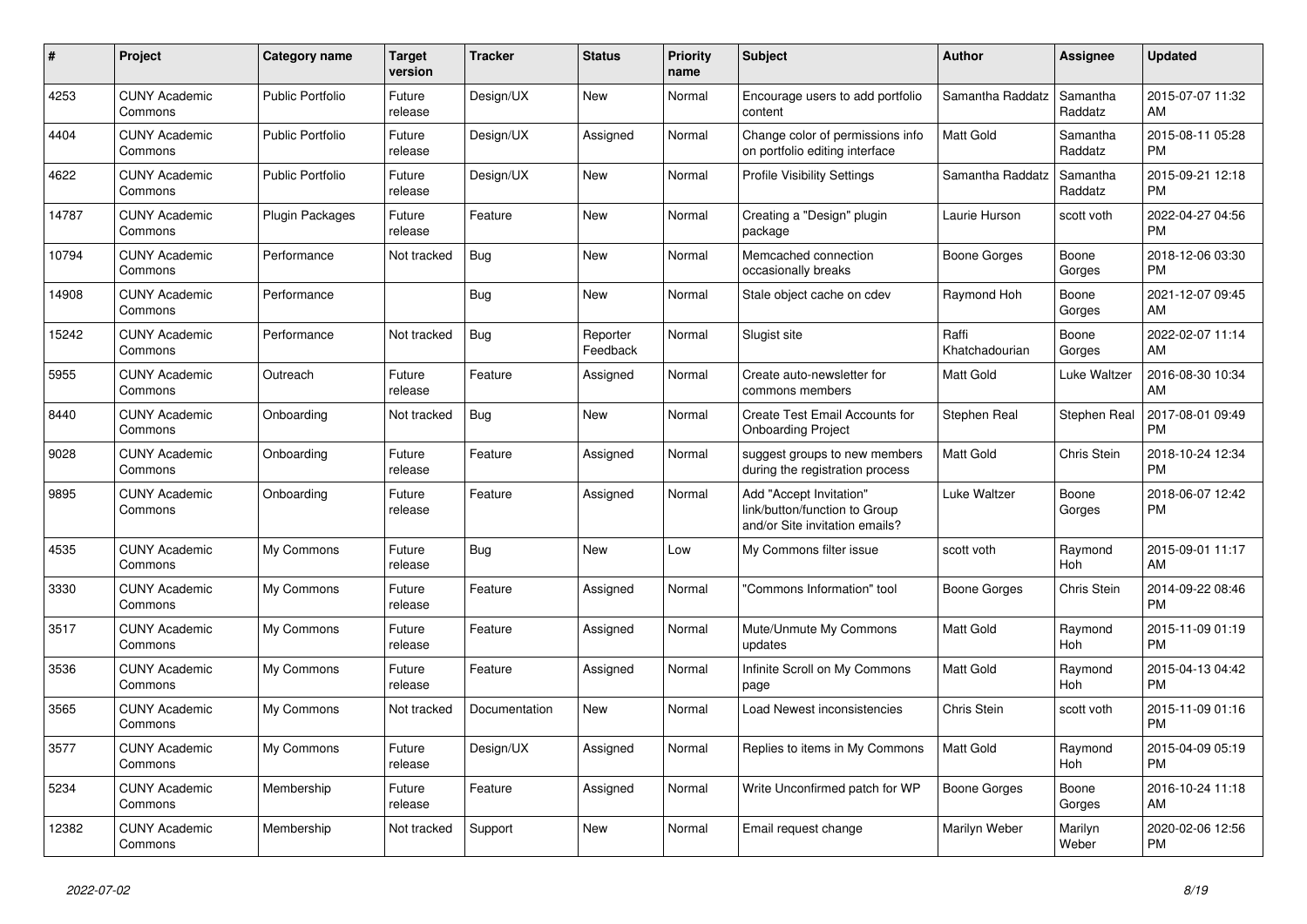| #     | Project                         | <b>Category name</b>           | Target<br>version | <b>Tracker</b> | <b>Status</b>        | Priority<br>name | <b>Subject</b>                                                                             | <b>Author</b>        | <b>Assignee</b>     | <b>Updated</b>                |
|-------|---------------------------------|--------------------------------|-------------------|----------------|----------------------|------------------|--------------------------------------------------------------------------------------------|----------------------|---------------------|-------------------------------|
| 3230  | <b>CUNY Academic</b><br>Commons | Internal Tools and<br>Workflow | Not tracked       | Feature        | Assigned             | High             | Scripts for quicker<br>provisioning/updating of<br>development environments                | <b>Boone Gorges</b>  | Boone<br>Gorges     | 2016-01-26 04:54<br>PM        |
| 13891 | <b>CUNY Academic</b><br>Commons | Internal Tools and<br>Workflow | 2.1.0             | Feature        | <b>New</b>           | Normal           | Migrate automated linting to<br>GitHub Actions                                             | <b>Boone Gorges</b>  | Jeremy Felt         | 2022-06-29 11:13<br>AM        |
| 15194 | <b>CUNY Academic</b><br>Commons | Internal Tools and<br>Workflow | 2.1.0             | Feature        | New                  | Normal           | PHPCS sniff for un-restored<br>switch to blog() calls                                      | Boone Gorges         | Jeremy Felt         | 2022-05-26 10:45<br>AM        |
| 10580 | <b>CUNY Academic</b><br>Commons | Information<br>Architecture    | Future<br>release | Design/UX      | New                  | Normal           | Primary nav item review                                                                    | Boone Gorges         | Sara Cannon         | 2022-06-28 01:29<br><b>PM</b> |
| 6995  | <b>CUNY Academic</b><br>Commons | Home Page                      | Not tracked       | Bug            | Assigned             | Normal           | member filter on homepage not<br>working                                                   | Matt Gold            | Raymond<br>Hoh      | 2016-12-11 09:46<br><b>PM</b> |
| 1888  | <b>CUNY Academic</b><br>Commons | Home Page                      | Future<br>release | Feature        | Assigned             | Normal           | Refactor BP MPO Activity Filter to<br>support proper pagination                            | Sarah Morgano        | Boone<br>Gorges     | 2014-05-01 07:11<br><b>PM</b> |
| 1983  | <b>CUNY Academic</b><br>Commons | Home Page                      | Future<br>release | Feature        | Assigned             | Low              | Media Library integration with<br>Featured Content plugin                                  | <b>Boone Gorges</b>  | Dominic<br>Giglio   | 2014-03-17 10:34<br>AM        |
| 4980  | <b>CUNY Academic</b><br>Commons | Home Page                      | Future<br>release | Feature        | Assigned             | Normal           | CAC Featured Content -- Adding<br>Randomization                                            | <b>Matt Gold</b>     | Boone<br>Gorges     | 2016-12-12 03:01<br><b>PM</b> |
| 11883 | <b>CUNY Academic</b><br>Commons | Help/Codex                     | Not tracked       | Support        | New                  | Normal           | Need Embedding Help Page<br>Update (Tableau)                                               | Anthony Wheeler      | scott voth          | 2019-09-24 08:49<br>AM        |
| 12392 | <b>CUNY Academic</b><br>Commons | Help/Codex                     | Not tracked       | Documentation  | <b>New</b>           | Normal           | <b>Updates to Common Commons</b><br>Questions on Help Page                                 | scott voth           | Margaret<br>Galvan  | 2020-02-11 10:53<br>AM        |
| 481   | <b>CUNY Academic</b><br>Commons | Groups (misc)                  | Future<br>release | Feature        | Assigned             | Normal           | ability to archive inactive groups<br>and blogs                                            | Michael Mandiberg    | Samantha<br>Raddatz | 2015-11-09 05:56<br><b>PM</b> |
| 1544  | <b>CUNY Academic</b><br>Commons | Groups (misc)                  | Future<br>release | Feature        | Reporter<br>Feedback | Normal           | Group Filtering and Sorting                                                                | <b>Matt Gold</b>     | Chris Stein         | 2019-03-01 02:25<br><b>PM</b> |
| 3458  | <b>CUNY Academic</b><br>Commons | Groups (misc)                  | Future<br>release | Feature        | Assigned             | Normal           | Filter Members of Group by<br>Campus                                                       | <b>Michael Smith</b> | Samantha<br>Raddatz | 2014-09-26 08:32<br><b>PM</b> |
| 7115  | <b>CUNY Academic</b><br>Commons | Groups (misc)                  | Future<br>release | Feature        | Reporter<br>Feedback | Normal           | make licensing info clear during<br>group creation                                         | <b>Matt Gold</b>     | Raymond<br>Hoh      | 2020-12-08 11:32<br>AM        |
| 12446 | <b>CUNY Academic</b><br>Commons | Groups (misc)                  | Future<br>release | Feature        | Reporter<br>Feedback | Normal           | Toggle default site to group forum<br>posting                                              | Laurie Hurson        | Laurie Hurson       | 2020-03-10 11:57<br>AM        |
| 9015  | <b>CUNY Academic</b><br>Commons | Groups (misc)                  | Not tracked       | Outreach       | Assigned             | Normal           | Email group admins the email<br>addresses of their groups                                  | Matt Gold            | <b>Matt Gold</b>    | 2018-01-02 09:54<br>AM        |
| 13370 | <b>CUNY Academic</b><br>Commons | Group Library                  | Future<br>release | Feature        | New                  | Normal           | Library bulk deletion and folder<br>editing                                                | Colin McDonald       | Boone<br>Gorges     | 2020-10-13 10:41<br>AM        |
| 13650 | <b>CUNY Academic</b><br>Commons | Group Library                  | Future<br>release | Feature        | New                  | Normal           | Forum Attachments in Group<br>Library                                                      | Laurie Hurson        |                     | 2021-11-19 12:30<br><b>PM</b> |
| 14309 | <b>CUNY Academic</b><br>Commons | Group Library                  | Future<br>release | Feature        | New                  | Normal           | Better handling of<br>bp_group_document file download<br>attempts when file is not present | <b>Boone Gorges</b>  | Boone<br>Gorges     | 2021-11-19 12:28<br>PM        |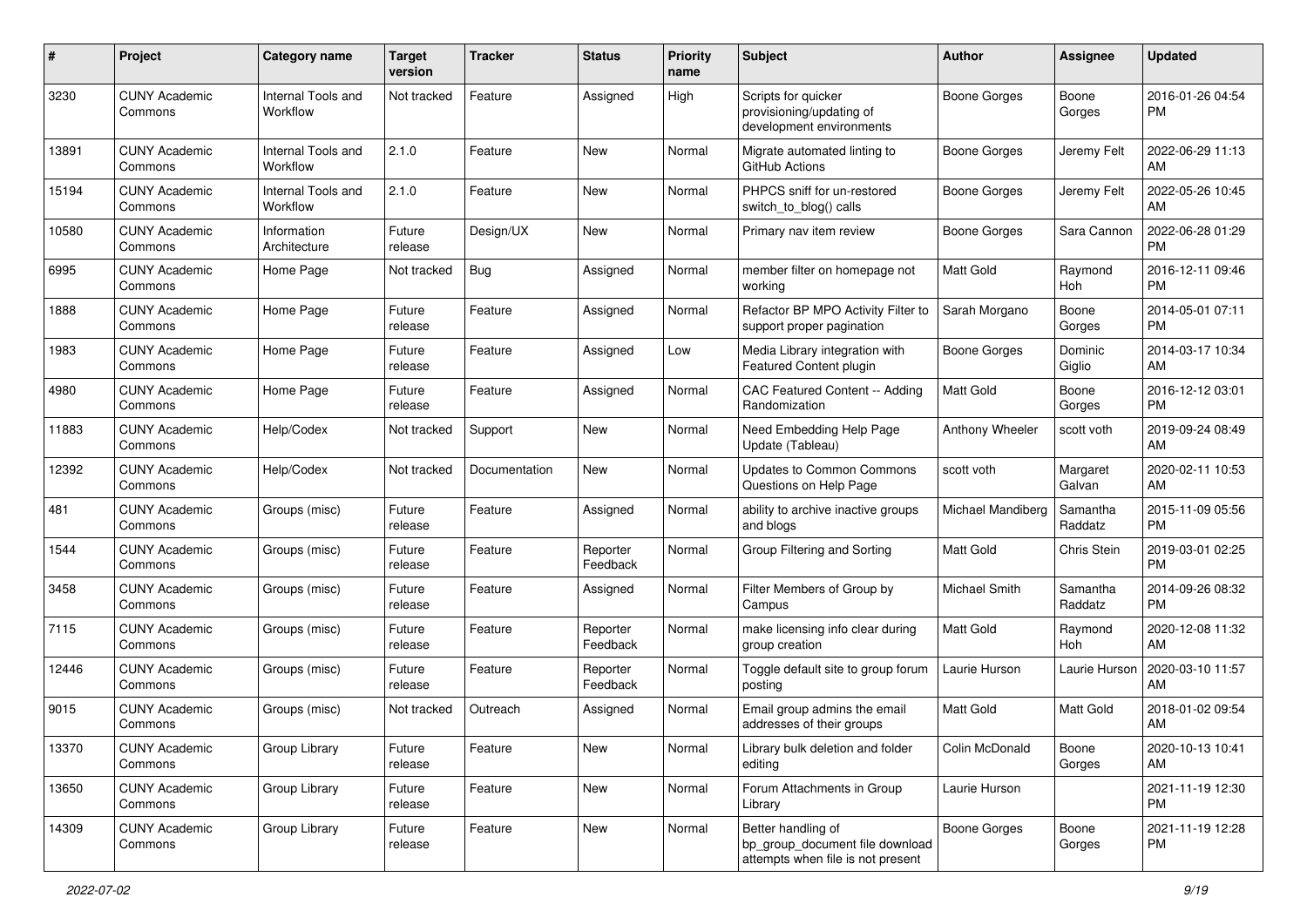| $\pmb{\#}$ | <b>Project</b>                  | Category name     | <b>Target</b><br>version | <b>Tracker</b> | <b>Status</b>        | <b>Priority</b><br>name | <b>Subject</b>                                                               | <b>Author</b>    | Assignee            | <b>Updated</b>                |
|------------|---------------------------------|-------------------|--------------------------|----------------|----------------------|-------------------------|------------------------------------------------------------------------------|------------------|---------------------|-------------------------------|
| 3419       | <b>CUNY Academic</b><br>Commons | Group Invitations | 1.6.14                   | <b>Bug</b>     | Testing<br>Required  | Normal                  | Neatening the display of<br>messages on group requests                       | <b>Matt Gold</b> | Boone<br>Gorges     | 2014-09-01 09:29<br><b>PM</b> |
| 1456       | <b>CUNY Academic</b><br>Commons | Group Invitations | Future<br>release        | Feature        | Reporter<br>Feedback | Low                     | Invite to Group Button from Profile<br>Field                                 | <b>Matt Gold</b> | Samantha<br>Raddatz | 2015-11-09 05:59<br><b>PM</b> |
| 2610       | <b>CUNY Academic</b><br>Commons | Group Invitations | Future<br>release        | Feature        | Assigned             | Low                     | Request: Custom invitation<br>message to group invites                       | local admin      | Boone<br>Gorges     | 2015-11-09 06:13<br><b>PM</b> |
| 3308       | <b>CUNY Academic</b><br>Commons | Group Invitations | Future<br>release        | Feature        | Assigned             | Normal                  | Allow members to rescind group<br>invitations                                | <b>Matt Gold</b> | Boone<br>Gorges     | 2015-04-01 08:53<br><b>PM</b> |
| 5268       | <b>CUNY Academic</b><br>Commons | Group Forums      | Future<br>release        | Bug            | Assigned             | Normal                  | Long-time to post to multiple<br>groups                                      | Luke Waltzer     | Daniel Jones        | 2016-09-07 06:31<br><b>PM</b> |
| 7928       | <b>CUNY Academic</b><br>Commons | Group Forums      | Not tracked              | Bug            | New                  | Normal                  | Duplicate Forum post                                                         | Luke Waltzer     | Raymond<br>Hoh      | 2017-04-11 09:27<br><b>PM</b> |
| 9835       | <b>CUNY Academic</b><br>Commons | Group Forums      | Future<br>release        | <b>Bug</b>     | Assigned             | Normal                  | add a "like" function?                                                       | Marilyn Weber    | <b>Erik Trainer</b> | 2018-06-05 01:49<br><b>PM</b> |
| 13328      | <b>CUNY Academic</b><br>Commons | Group Forums      | Not tracked              | Bug            | Reporter<br>Feedback | Normal                  | cross-posting in two related<br>groups                                       | Marilyn Weber    | Raymond<br>Hoh      | 2020-09-15 10:39<br><b>PM</b> |
| 13457      | <b>CUNY Academic</b><br>Commons | Group Forums      | 2.0.3                    | <b>Bug</b>     | New                  | High                    | Forum post not sending<br>notifications                                      | Filipa Calado    | Raymond<br>Hoh      | 2022-06-29 11:32<br>AM        |
| 585        | <b>CUNY Academic</b><br>Commons | Group Forums      | Future<br>release        | Feature        | Assigned             | Normal                  | Merge Forum Topics                                                           | Sarah Morgano    | Boone<br>Gorges     | 2011-07-06 04:11<br><b>PM</b> |
| 3192       | <b>CUNY Academic</b><br>Commons | Group Forums      | Future<br>release        | Feature        | Assigned             | Normal                  | Customizable forum views for<br>bbPress 2.x group forums                     | Boone Gorges     | Raymond<br>Hoh      | 2015-11-09 12:47<br><b>PM</b> |
| 3193       | <b>CUNY Academic</b><br>Commons | Group Forums      | Future<br>release        | Feature        | Assigned             | Normal                  | bbPress 2.x dynamic roles and<br><b>RBE</b>                                  | Boone Gorges     | Boone<br>Gorges     | 2014-09-30 01:30<br><b>PM</b> |
| 10659      | <b>CUNY Academic</b><br>Commons | Group Forums      | Future<br>release        | Feature        | Assigned             | Normal                  | Post to multiple groups via email                                            | Matt Gold        | Raymond<br>Hoh      | 2018-11-15 12:54<br>AM        |
| 13199      | <b>CUNY Academic</b><br>Commons | Group Forums      | Future<br>release        | Feature        | New                  | Normal                  | Favoring Groups over bbPress<br>plugin                                       | Colin McDonald   | Colin<br>McDonald   | 2021-11-19 12:28<br><b>PM</b> |
| 13358      | <b>CUNY Academic</b><br>Commons | Group Forums      | Future<br>release        | Feature        | <b>New</b>           | Normal                  | Improved UI for group forum<br>threading settings                            | Boone Gorges     | Raymond<br>Hoh      | 2021-11-19 12:27<br><b>PM</b> |
| 3059       | <b>CUNY Academic</b><br>Commons | Group Forums      | Future<br>release        | Design/UX      | <b>New</b>           | Normal                  | Forum Post Permissable Content<br><b>Explanatory Text</b>                    | Chris Stein      | Chris Stein         | 2015-04-02 11:27<br>AM        |
| 4221       | <b>CUNY Academic</b><br>Commons | Group Forums      | Future<br>release        | Design/UX      | Assigned             | Normal                  | Add 'Number of Posts' display<br>option to Forum page                        | Samantha Raddatz | Samantha<br>Raddatz | 2015-06-26 02:21<br><b>PM</b> |
| 6392       | <b>CUNY Academic</b><br>Commons | Group Forums      | Future<br>release        | Design/UX      | Assigned             | Low                     | Composition/Preview Panes in<br>Forum Posts                                  | Luke Waltzer     | Paige Dupont        | 2016-10-21 04:26<br><b>PM</b> |
| 1192       | <b>CUNY Academic</b><br>Commons | Group Files       | Future<br>release        | Feature        | Assigned             | Low                     | When posting group files, allow<br>users to add a category without<br>saving | Matt Gold        | Raymond<br>Hoh      | 2015-11-09 05:53<br><b>PM</b> |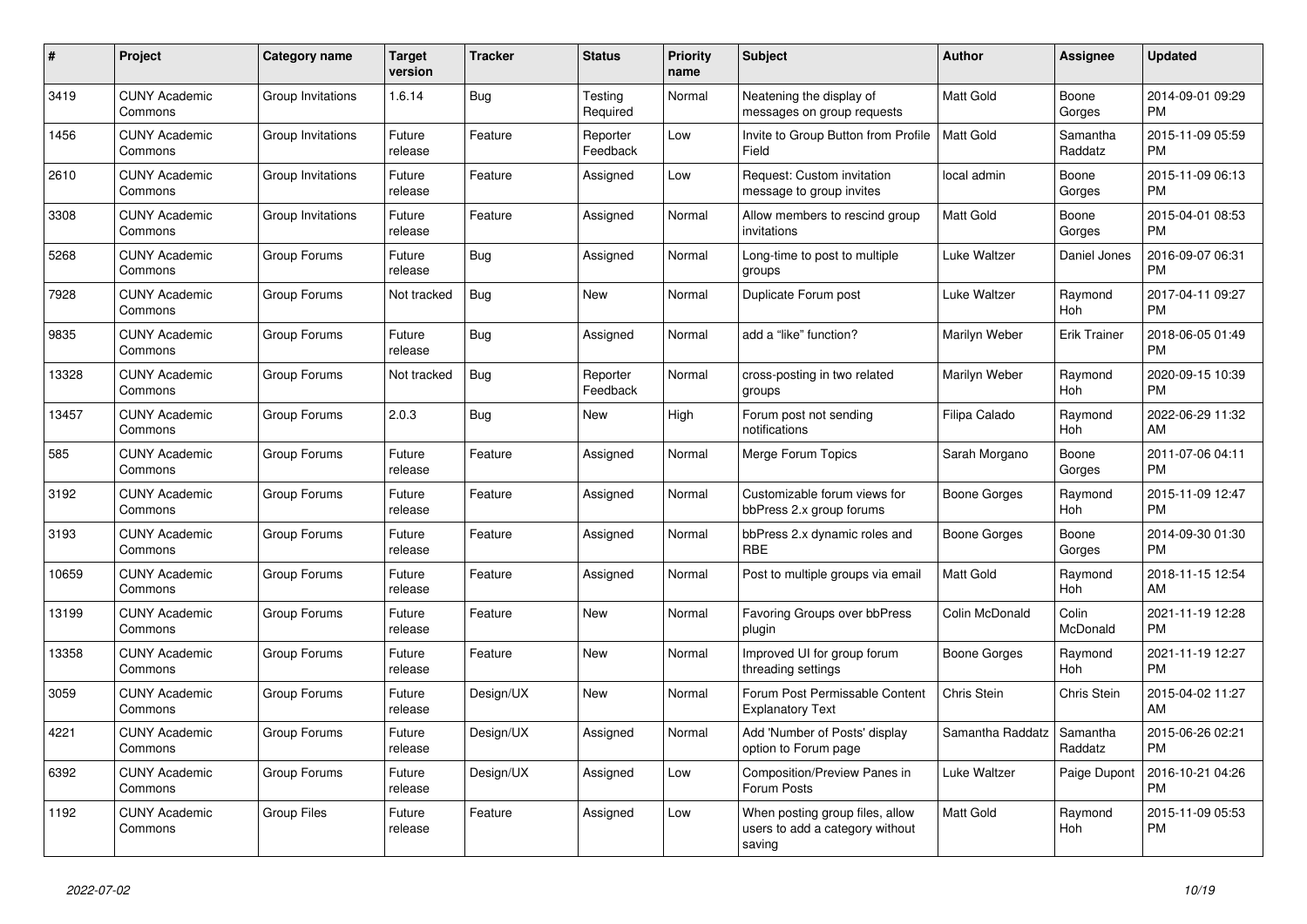| #     | Project                         | <b>Category name</b> | Target<br>version | <b>Tracker</b> | <b>Status</b>        | <b>Priority</b><br>name | <b>Subject</b>                                                                      | <b>Author</b>           | Assignee            | <b>Updated</b>                |
|-------|---------------------------------|----------------------|-------------------|----------------|----------------------|-------------------------|-------------------------------------------------------------------------------------|-------------------------|---------------------|-------------------------------|
| 3080  | <b>CUNY Academic</b><br>Commons | <b>Group Files</b>   | Future<br>release | Feature        | Assigned             | Low                     | Create a system to keep track of<br>file changes                                    | <b>Matt Gold</b>        | Boone<br>Gorges     | 2014-02-26 10:04<br><b>PM</b> |
| 3354  | <b>CUNY Academic</b><br>Commons | <b>Group Files</b>   | Future<br>release | Feature        | Assigned             | Low                     | Allow Group Download of Multiple<br><b>Selected Files</b>                           | <b>Matt Gold</b>        | Chris Stein         | 2014-08-01 08:50<br>AM        |
| 11834 | <b>CUNY Academic</b><br>Commons | <b>Group Files</b>   | Future<br>release | Feature        | New                  | Normal                  | Improved tools for managing<br>group file folders                                   | Boone Gorges            | Sonja Leix          | 2019-09-06 03:55<br><b>PM</b> |
| 12091 | <b>CUNY Academic</b><br>Commons | <b>Group Files</b>   | Future<br>release | Feature        | New                  | Normal                  | Improved pre-upload file validation<br>for bp-group-documents                       | Boone Gorges            | Boone<br>Gorges     | 2019-11-14 01:21<br><b>PM</b> |
| 5317  | <b>CUNY Academic</b><br>Commons | Group Blogs          | Not tracked       | Bug            | Reporter<br>Feedback | Normal                  | Notifications of New Post Didn't<br>Come                                            | Luke Waltzer            | Samantha<br>Raddatz | 2016-03-21 10:41<br>PM.       |
| 653   | <b>CUNY Academic</b><br>Commons | Group Blogs          | Future<br>release | Feature        | Assigned             | Normal                  | Redesign Integration of Groups<br>and Blogs                                         | <b>Matt Gold</b>        | Samantha<br>Raddatz | 2015-11-09 05:40<br><b>PM</b> |
| 3580  | <b>CUNY Academic</b><br>Commons | Group Blogs          | Future<br>release | Feature        | <b>New</b>           | Normal                  | Multiple blogs per group                                                            | Boone Gorges            | Boone<br>Gorges     | 2018-02-20 02:02<br><b>PM</b> |
| 8756  | <b>CUNY Academic</b><br>Commons | Group Blogs          | Future<br>release | Feature        | Hold                 | Normal                  | Connect multiple blogs to one<br>group?                                             | Matt Gold               | Boone<br>Gorges     | 2017-09-30 10:42<br>AM        |
| 4438  | <b>CUNY Academic</b><br>Commons | Events               | Future<br>release | Bug            | Assigned             | Normal                  | Events Calendar - Export<br><b>Recurring Events</b>                                 | scott voth              | Daniel Jones        | 2016-05-23 04:25<br><b>PM</b> |
| 6749  | <b>CUNY Academic</b><br>Commons | Events               | Future<br>release | <b>Bug</b>     | New                  | Low                     | BPEO iCal request can trigger<br>very large number of DB queries                    | Boone Gorges            | Raymond<br>Hoh      | 2016-11-15 10:09<br><b>PM</b> |
| 3475  | <b>CUNY Academic</b><br>Commons | Events               | Future<br>release | Feature        | Assigned             | Normal                  | Request to add plugin to<br>streamline room<br>booking/appointment booking          | Naomi Barrettara        | Boone<br>Gorges     | 2014-12-01 05:14<br><b>PM</b> |
| 4053  | <b>CUNY Academic</b><br>Commons | Events               | Future<br>release | Feature        | Assigned             | Normal                  | Create new tab for past events                                                      | Matt Gold               | Boone<br>Gorges     | 2015-05-12 02:10<br><b>PM</b> |
| 4238  | <b>CUNY Academic</b><br>Commons | Events               | Future<br>release | Feature        | Assigned             | Normal                  | Copy Events to Other Groups?                                                        | Matt Gold               | Boone<br>Gorges     | 2015-07-02 10:08<br>AM        |
| 4481  | <b>CUNY Academic</b><br>Commons | Events               | Future<br>release | Feature        | New                  | Normal                  | Group admins/mods should have<br>the ability to unlink an event from<br>the group   | Boone Gorges            | Boone<br>Gorges     | 2017-04-24 03:53<br><b>PM</b> |
| 5016  | <b>CUNY Academic</b><br>Commons | Events               | Future<br>release | Feature        | Assigned             | Low                     | Allow comments to be posted on<br>events                                            | Matt Gold               | Raymond<br>Hoh      | 2019-03-01 02:23<br>PM.       |
| 5696  | <b>CUNY Academic</b><br>Commons | Events               | Future<br>release | Feature        | Assigned             | Normal                  | Events Calendar - display options<br>calendar aggregation                           | <b>Matt Gold</b>        | Boone<br>Gorges     | 2016-10-13 11:44<br>AM        |
| 11077 | <b>CUNY Academic</b><br>Commons | Events               | Not tracked       | Feature        | Reporter<br>Feedback | Normal                  | Show event category description<br>in event list view                               | Raffi<br>Khatchadourian |                     | 2019-02-12 10:38<br><b>PM</b> |
| 11531 | <b>CUNY Academic</b><br>Commons | Events               | Future<br>release | Feature        | <b>New</b>           | Normal                  | Main Events calendar should<br>include non-public events that<br>user has access to | scott voth              | Boone<br>Gorges     | 2019-06-11 10:00<br>AM        |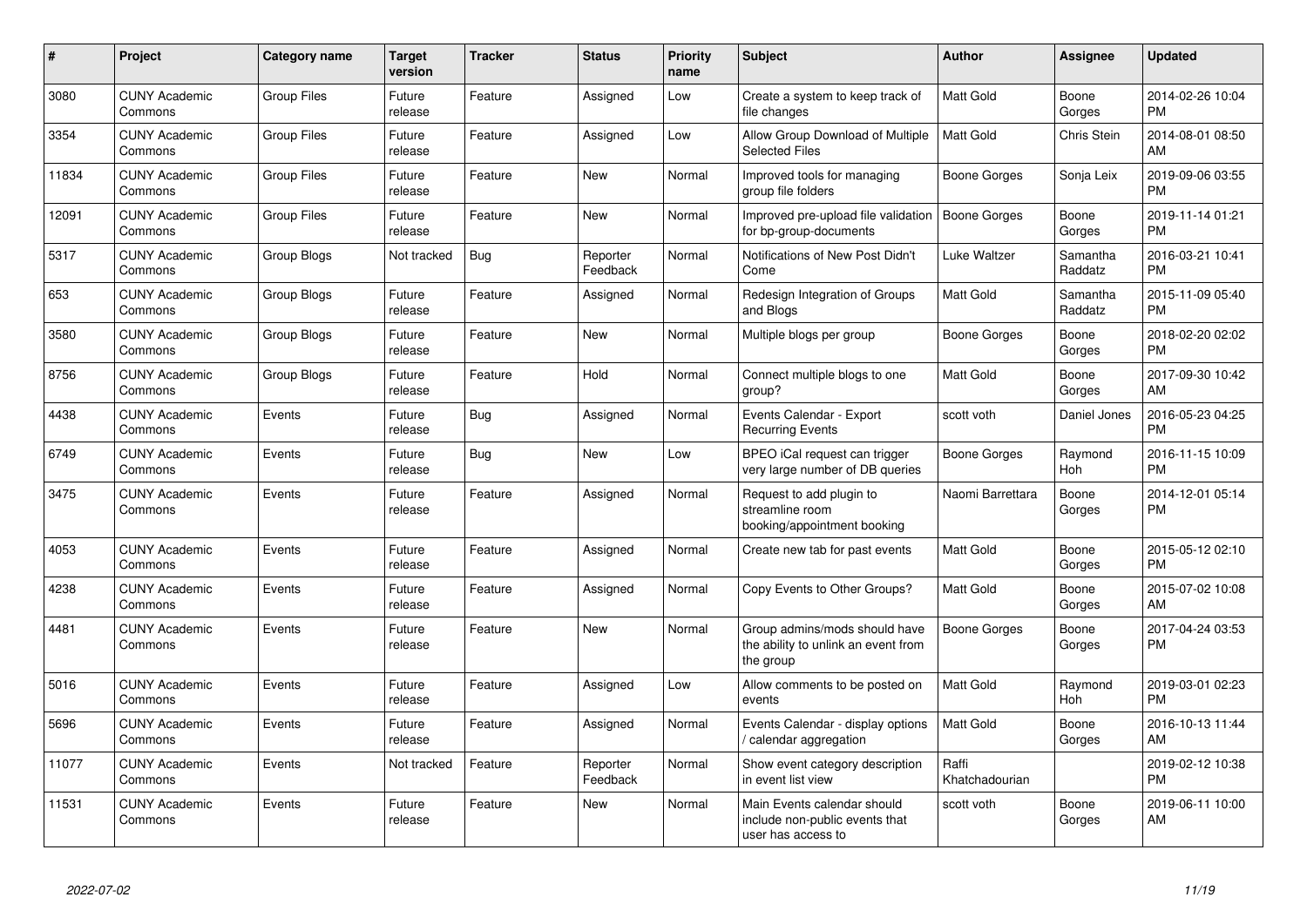| $\#$  | Project                         | <b>Category name</b>       | <b>Target</b><br>version | <b>Tracker</b> | <b>Status</b>        | <b>Priority</b><br>name | <b>Subject</b>                                                                | <b>Author</b>        | <b>Assignee</b> | <b>Updated</b>                |
|-------|---------------------------------|----------------------------|--------------------------|----------------|----------------------|-------------------------|-------------------------------------------------------------------------------|----------------------|-----------------|-------------------------------|
| 4592  | <b>CUNY Academic</b><br>Commons | Events                     | Future<br>release        | Design/UX      | New                  | Normal                  | Event Creation - Venue Dropdown<br>Slow                                       | Samantha Raddatz     | Boone<br>Gorges | 2015-09-14 04:56<br><b>PM</b> |
| 4903  | <b>CUNY Academic</b><br>Commons | Events                     | Future<br>release        | Design/UX      | Assigned             | Normal                  | Improving visual appearance of<br>event calendars                             | Matt Gold            | Boone<br>Gorges | 2016-10-13 11:51<br>AM        |
| 9979  | <b>CUNY Academic</b><br>Commons | <b>Email Notifications</b> | Not tracked              | <b>Bug</b>     | Reporter<br>Feedback | Normal                  | Reports of slow email activation<br>emails                                    | <b>Matt Gold</b>     | Boone<br>Gorges | 2018-08-29 09:40<br><b>PM</b> |
| 11971 | <b>CUNY Academic</b><br>Commons | <b>Email Notifications</b> | Future<br>release        | Bug            | Reporter<br>Feedback | Low                     | Pictures obscured in emailed post<br>notifications                            | <b>Marilyn Weber</b> | Raymond<br>Hoh  | 2019-11-21 01:14<br><b>PM</b> |
| 333   | <b>CUNY Academic</b><br>Commons | <b>Email Notifications</b> | Future<br>release        | Feature        | Assigned             | Low                     | Delay Forum Notification Email<br>Delivery Until After Editing Period<br>Ends | Matt Gold            | Raymond<br>Hoh  | 2015-11-09 06:01<br><b>PM</b> |
| 5992  | <b>CUNY Academic</b><br>Commons | <b>Email Notifications</b> | Future<br>release        | Feature        | <b>New</b>           | Normal                  | Changing the From line of<br>autogenerated blog emails                        | Marilyn Weber        |                 | 2018-09-27 05:19<br><b>PM</b> |
| 12042 | <b>CUNY Academic</b><br>Commons | <b>Email Notifications</b> | Future<br>release        | Feature        | <b>New</b>           | Normal                  | Improved error logging for BPGES<br>send queue                                | Boone Gorges         | Boone<br>Gorges | 2021-11-19 12:25<br><b>PM</b> |
| 15604 | <b>CUNY Academic</b><br>Commons | <b>Email Notifications</b> | Future<br>release        | Feature        | Assigned             | Normal                  | <b>Restructure Commons Group</b><br>Digest Email Messages                     | Matt Gold            | Boone<br>Gorges | 2022-05-26 10:45<br>AM        |
| 1165  | <b>CUNY Academic</b><br>Commons | <b>Email Invitations</b>   | Future<br>release        | Feature        | Assigned             | Low                     | Allow saved lists of invitees under<br>Send Invites                           | <b>Boone Gorges</b>  | Boone<br>Gorges | 2015-11-09 06:03<br><b>PM</b> |
| 1166  | <b>CUNY Academic</b><br>Commons | <b>Email Invitations</b>   | Future<br>release        | Feature        | <b>New</b>           | Low                     | Better organizational tools for Sent<br>Invites                               | Boone Gorges         | Boone<br>Gorges | 2015-11-09 06:02<br><b>PM</b> |
| 1167  | <b>CUNY Academic</b><br>Commons | <b>Email Invitations</b>   | Future<br>release        | Feature        | New                  | Low                     | Allow email invitations to be resent   Boone Gorges                           |                      | Boone<br>Gorges | 2015-11-12 12:53<br>AM        |
| 14496 | <b>CUNY Academic</b><br>Commons | Domain Mapping             | Future<br>release        | Bug            | <b>New</b>           | Normal                  | Mapped domain SSO uses<br>third-party cookies                                 | Raymond Hoh          | Raymond<br>Hoh  | 2021-05-24 04:03<br><b>PM</b> |
| 10982 | <b>CUNY Academic</b><br>Commons | Domain Mapping             | Not tracked              | Support        | Reporter<br>Feedback | Normal                  | <b>CNAME</b> question                                                         | scott voth           |                 | 2019-01-22 04:29<br><b>PM</b> |
| 11493 | <b>CUNY Academic</b><br>Commons | Domain Mapping             | Not tracked              | Support        | Reporter<br>Feedback | Normal                  | Domain Mapping Request - Talia<br>Schaffer                                    | scott voth           | Matt Gold       | 2019-08-06 08:39<br>AM        |
| 3524  | <b>CUNY Academic</b><br>Commons | Documentation              | Not tracked              | Documentation  | Assigned             | Normal                  | Post describing all you can do<br>when starting up a new blog/group           | <b>Matt Gold</b>     | scott voth      | 2014-10-04 12:56<br><b>PM</b> |
| 4225  | <b>CUNY Academic</b><br>Commons | DiRT Integration           | Future<br>release        | Design/UX      | New                  | Normal                  | Add information to DIRT page (in<br>Create a Group)                           | Samantha Raddatz     | Matt Gold       | 2015-06-26 03:14<br><b>PM</b> |
| 16199 | <b>CUNY Academic</b><br>Commons | <b>Directories</b>         | 2.0.3                    | Bug            | <b>New</b>           | Normal                  | Removed "Semester" Filter from<br><b>Courses Directory</b>                    | Laurie Hurson        | Boone<br>Gorges | 2022-06-29 11:32<br>AM        |
| 2754  | <b>CUNY Academic</b><br>Commons | Design                     | Future<br>release        | Feature        | Assigned             | Normal                  | Determine strategy for CAC logo<br>handling in top header                     | Micki Kaufman        | Chris Stein     | 2015-01-05 08:53<br><b>PM</b> |
| 8902  | <b>CUNY Academic</b><br>Commons | Design                     | Not tracked              | Feature        | Assigned             | Normal                  | Report back on research on<br><b>BuddyPress themes</b>                        | Matt Gold            | Michael Smith   | 2017-11-10 12:31<br><b>PM</b> |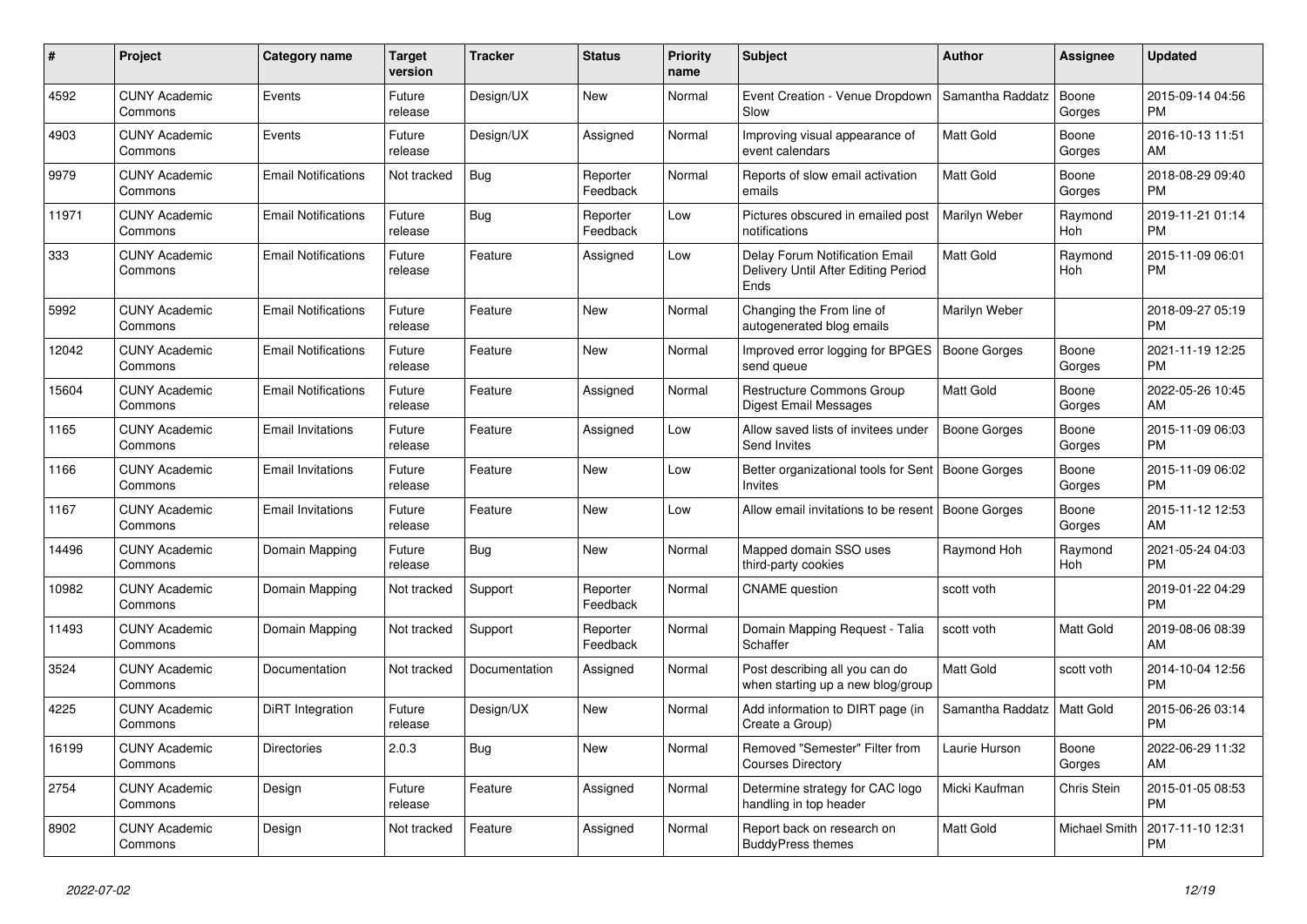| #     | Project                         | <b>Category name</b>   | <b>Target</b><br>version | <b>Tracker</b> | <b>Status</b>        | Priority<br>name | <b>Subject</b>                                             | <b>Author</b>           | Assignee            | <b>Updated</b>                |
|-------|---------------------------------|------------------------|--------------------------|----------------|----------------------|------------------|------------------------------------------------------------|-------------------------|---------------------|-------------------------------|
| 860   | <b>CUNY Academic</b><br>Commons | Design                 | Future<br>release        | Design/UX      | Assigned             | Normal           | <b>Standardize Button Treatment</b><br>Across the Commons  | Chris Stein             | Chris Stein         | 2014-05-01 09:45<br>AM        |
| 10439 | <b>CUNY Academic</b><br>Commons | Design                 | 2.1.0                    | Design/UX      | New                  | Normal           | Create Style Guide for Commons                             | Sonja Leix              | Sara Cannon         | 2022-06-28 01:43<br><b>PM</b> |
| 9420  | <b>CUNY Academic</b><br>Commons | cuny.is                | Not tracked              | Feature        | <b>New</b>           | Normal           | Request for http://cuny.is/streams                         | Raffi<br>Khatchadourian | Marilyn<br>Weber    | 2018-04-02 10:08<br>AM        |
| 11556 | <b>CUNY Academic</b><br>Commons | Courses                | Not tracked              | Bug            | Reporter<br>Feedback | Normal           | Instructor name given in course<br>listing                 | Tom Harbison            |                     | 2019-06-25 04:12<br><b>PM</b> |
| 12438 | <b>CUNY Academic</b><br>Commons | Courses                | Not tracked              | Bug            | New                  | Normal           | Site appearing twice                                       | Laurie Hurson           | Boone<br>Gorges     | 2020-02-18 01:34<br><b>PM</b> |
| 10226 | <b>CUNY Academic</b><br>Commons | Courses                | Future<br>release        | Feature        | <b>New</b>           | Normal           | Add "My Courses" to drop down<br>list                      | scott voth              | Boone<br>Gorges     | 2021-11-19 12:42<br>PM.       |
| 11789 | <b>CUNY Academic</b><br>Commons | Courses                | Future<br>release        | Feature        | New                  | Normal           | Ability to remove item from<br>Courses list                | Laurie Hurson           | Sonja Leix          | 2019-09-24 12:28<br><b>PM</b> |
| 9060  | <b>CUNY Academic</b><br>Commons | Commons In A Box       | Not tracked              | <b>Bug</b>     | Hold                 | Normal           | Problems with CBox image library<br>/ upload               | Lisa Rhody              | Raymond<br>Hoh      | 2018-01-10 03:26<br><b>PM</b> |
| 4027  | <b>CUNY Academic</b><br>Commons | Commons In A Box       | Not tracked              | Design/UX      | Assigned             | Normal           | Usability review of CBOX update<br>procedures              | <b>Matt Gold</b>        | Samantha<br>Raddatz | 2015-05-11 06:36<br><b>PM</b> |
| 14994 | <b>CUNY Academic</b><br>Commons | cdev.gc.cuny.edu       | Not tracked              | Support        | In Progress          | Normal           | Clear Cache on CDEV                                        | scott voth              | Raymond<br>Hoh      | 2021-12-07 03:51<br><b>PM</b> |
| 13466 | <b>CUNY Academic</b><br>Commons | Cavalcade              | Future<br>release        | Feature        | New                  | Normal           | Automated cleanup for duplicate<br>Cavalcade tasks         | Boone Gorges            | Boone<br>Gorges     | 2020-10-13 05:24<br><b>PM</b> |
| 519   | <b>CUNY Academic</b><br>Commons | <b>BuddyPress Docs</b> | Future<br>release        | Feature        | Assigned             | Low              | TOC for individual docs - for new<br>BP "wiki-like" plugin | scott voth              | Boone<br>Gorges     | 2015-11-09 05:54<br><b>PM</b> |
| 618   | <b>CUNY Academic</b><br>Commons | <b>BuddyPress Docs</b> | Future<br>release        | Feature        | Assigned             | Normal           | BuddyPress Docs: export formats                            | Boone Gorges            | Boone<br>Gorges     | 2015-11-09 05:38<br><b>PM</b> |
| 1417  | <b>CUNY Academic</b><br>Commons | <b>BuddyPress Docs</b> | Future<br>release        | Feature        | Assigned             | Low              | <b>Bulk actions for BuddyPress Docs</b>                    | <b>Boone Gorges</b>     | Boone<br>Gorges     | 2016-10-17 10:41<br><b>PM</b> |
| 1422  | <b>CUNY Academic</b><br>Commons | <b>BuddyPress Docs</b> | Future<br>release        | Feature        | Assigned             | Normal           | Make "created Doc" activity icons<br>non-mini              | Boone Gorges            | Boone<br>Gorges     | 2015-11-09 05:48<br><b>PM</b> |
| 1744  | <b>CUNY Academic</b><br>Commons | <b>BuddyPress Docs</b> | Future<br>release        | Feature        | Assigned             | Normal           | Spreadsheet-style Docs                                     | Boone Gorges            | Boone<br>Gorges     | 2015-11-09 06:13<br><b>PM</b> |
| 2523  | <b>CUNY Academic</b><br>Commons | <b>BuddyPress Docs</b> | Future<br>release        | Feature        | Assigned             | Normal           | Allow Users to Upload Images to<br><b>BP</b> Docs          | <b>Matt Gold</b>        | Boone<br>Gorges     | 2015-11-09 06:14<br><b>PM</b> |
| 6389  | <b>CUNY Academic</b><br>Commons | <b>BuddyPress Docs</b> | Future<br>release        | Feature        | New                  | Low              | Make Discussion Area Visible<br>When Editing a Doc         | Luke Waltzer            | Boone<br>Gorges     | 2016-10-21 04:16<br><b>PM</b> |
| 4226  | <b>CUNY Academic</b><br>Commons | <b>BuddyPress Docs</b> | Future<br>release        | Design/UX      | <b>New</b>           | Normal           | Add option to connect a Doc with<br>a Group                | Samantha Raddatz        | Samantha<br>Raddatz | 2015-09-09 04:08<br>PM        |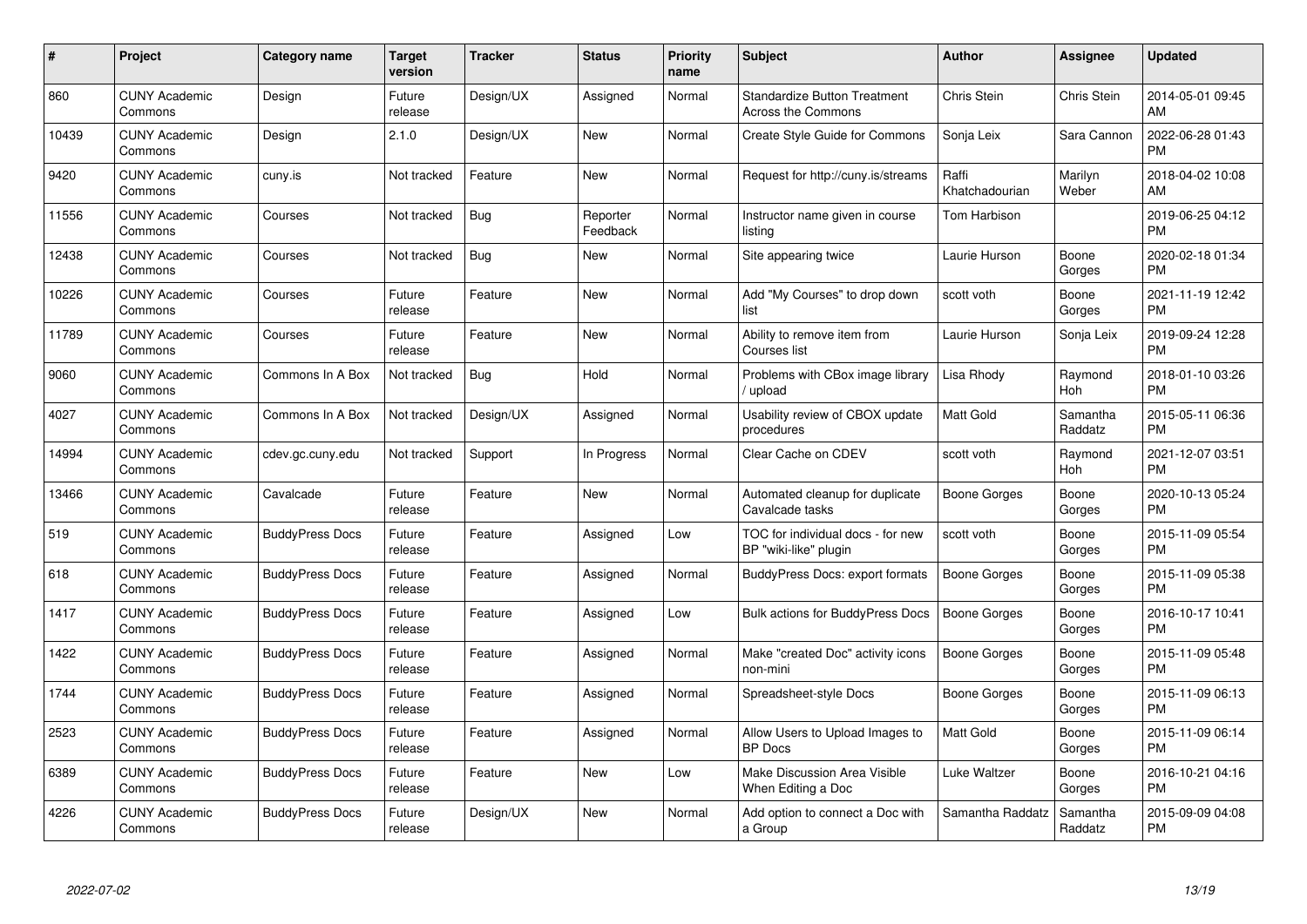| #     | Project                         | <b>Category name</b>      | Target<br>version | <b>Tracker</b> | <b>Status</b>        | <b>Priority</b><br>name | <b>Subject</b>                                                       | <b>Author</b>    | Assignee            | <b>Updated</b>                |
|-------|---------------------------------|---------------------------|-------------------|----------------|----------------------|-------------------------|----------------------------------------------------------------------|------------------|---------------------|-------------------------------|
| 11243 | <b>CUNY Academic</b><br>Commons | BuddyPress (misc)         | Future<br>release | Bug            | New                  | Normal                  | Audit bp-custom.php                                                  | Raymond Hoh      | Raymond<br>Hoh      | 2022-04-26 11:59<br>AM        |
| 58    | <b>CUNY Academic</b><br>Commons | BuddyPress (misc)         | Future<br>release | Feature        | Assigned             | Low                     | Make member search sortable by<br>last name                          | Roberta Brody    | Boone<br>Gorges     | 2010-08-26 02:38<br><b>PM</b> |
| 310   | <b>CUNY Academic</b><br>Commons | BuddyPress (misc)         | Future<br>release | Feature        | Assigned             | Low                     | <b>Friend Request Email</b>                                          | Matt Gold        | Samantha<br>Raddatz | 2015-11-09 05:08<br><b>PM</b> |
| 377   | <b>CUNY Academic</b><br>Commons | BuddyPress (misc)         | Future<br>release | Feature        | Assigned             | Normal                  | Like buttons                                                         | Matt Gold        | Boone<br>Gorges     | 2010-11-16 05:13<br><b>PM</b> |
| 435   | <b>CUNY Academic</b><br>Commons | BuddyPress (misc)         | Future<br>release | Feature        | Assigned             | Normal                  | Include Avatar Images in Forum<br><b>Post Notification Emails</b>    | <b>Matt Gold</b> | Boone<br>Gorges     | 2010-12-08 12:40<br><b>PM</b> |
| 500   | <b>CUNY Academic</b><br>Commons | BuddyPress (misc)         | Future<br>release | Feature        | Assigned             | Normal                  | <b>Export Group Data</b>                                             | Matt Gold        | Boone<br>Gorges     | 2010-12-19 12:09<br><b>PM</b> |
| 554   | <b>CUNY Academic</b><br>Commons | BuddyPress (misc)         | Future<br>release | Feature        | Assigned             | Normal                  | Add Trackback notifications to<br>site-wide activity feed            | <b>Matt Gold</b> | Boone<br>Gorges     | 2015-11-09 06:19<br><b>PM</b> |
| 599   | <b>CUNY Academic</b><br>Commons | BuddyPress (misc)         | Future<br>release | Feature        | Assigned             | Normal                  | Consider adding rating plugins for<br><b>BuddyPress/BBPress</b>      | <b>Matt Gold</b> | Boone<br>Gorges     | 2011-08-22 06:50<br><b>PM</b> |
| 635   | <b>CUNY Academic</b><br>Commons | BuddyPress (misc)         | Future<br>release | Feature        | Assigned             | Normal                  | Big Blue Button -<br>Videoconferencing in Groups and<br><b>Blogs</b> | Matt Gold        | Boone<br>Gorges     | 2011-03-14 03:24<br><b>PM</b> |
| 1423  | <b>CUNY Academic</b><br>Commons | BuddyPress (misc)         | Future<br>release | Feature        | Assigned             | Low                     | Show an avatar for pingback<br>comment activity items                | Boone Gorges     | <b>Tahir Butt</b>   | 2016-10-24 12:03<br><b>PM</b> |
| 2325  | <b>CUNY Academic</b><br>Commons | BuddyPress (misc)         | Future<br>release | Feature        | Assigned             | Low                     | Profile should have separate fields<br>for first/last names          | local admin      | Boone<br>Gorges     | 2015-11-09 06:09<br><b>PM</b> |
| 7624  | <b>CUNY Academic</b><br>Commons | BuddyPress (misc)         | Future<br>release | Design/UX      | New                  | Normal                  | <b>BP</b> Notifications                                              | Luke Waltzer     | Paige Dupont        | 2017-02-08 10:43<br><b>PM</b> |
| 5691  | <b>CUNY Academic</b><br>Commons | <b>Blogs (BuddyPress)</b> | Future<br>release | Bug            | Assigned             | High                    | Differing numbers on Sites display                                   | <b>Matt Gold</b> | Raymond<br>Hoh      | 2016-06-13 01:37<br><b>PM</b> |
| 6078  | <b>CUNY Academic</b><br>Commons | Blogs (BuddyPress)        | Future<br>release | Feature        | New                  | Normal                  | Explore Adding Network Blog<br>Metadata Plugin                       | Luke Waltzer     | Luke Waltzer        | 2016-10-11 10:29<br><b>PM</b> |
| 8835  | <b>CUNY Academic</b><br>Commons | <b>Blogs (BuddyPress)</b> | Future<br>release | Feature        | New                  | Normal                  | Extend cuny.is shortlinks to sites                                   | Luke Waltzer     | Boone<br>Gorges     | 2022-04-26 11:59<br>AM        |
| 8836  | <b>CUNY Academic</b><br>Commons | <b>Blogs (BuddyPress)</b> | Future<br>release | Feature        | Assigned             | Normal                  | Redesign site launch process                                         | Matt Gold        | Boone<br>Gorges     | 2019-10-03 02:49<br><b>PM</b> |
| 12350 | <b>CUNY Academic</b><br>Commons | Blogs (BuddyPress)        | Not tracked       | Support        | Reporter<br>Feedback | Normal                  | URL creation problem                                                 | Marilyn Weber    |                     | 2020-02-03 11:27<br>AM        |
| 4635  | <b>CUNY Academic</b><br>Commons | Authentication            | Future<br>release | Feature        | New                  | Normal                  | Allow non-WP authentication                                          | Boone Gorges     | Sonja Leix          | 2019-03-01 02:05<br><b>PM</b> |
| 9720  | <b>CUNY Academic</b><br>Commons | Authentication            | Future<br>release | Feature        | <b>New</b>           | Normal                  | The Commons should be an<br>oAuth provider                           | Boone Gorges     |                     | 2019-03-01 02:04<br><b>PM</b> |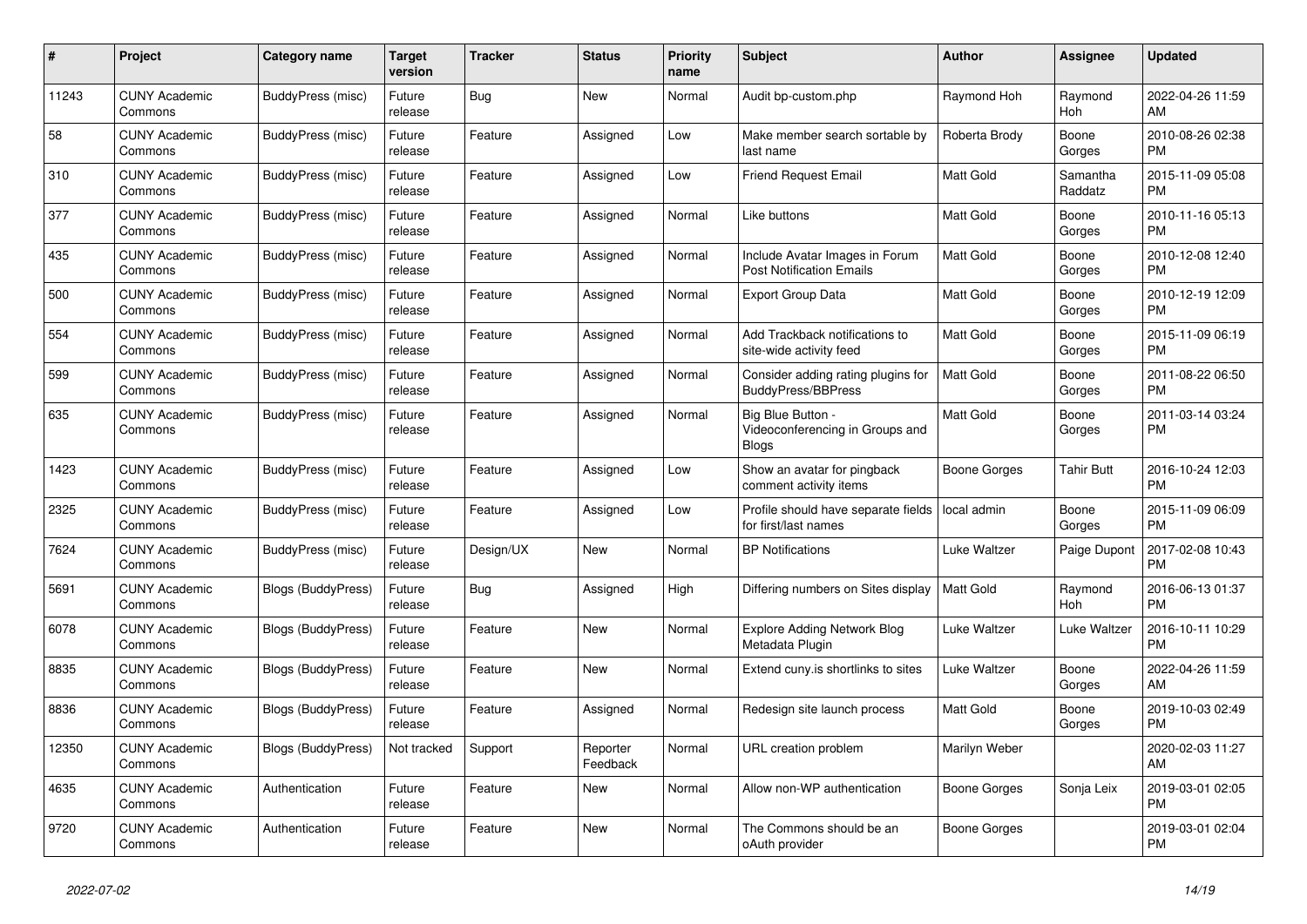| #     | Project                         | <b>Category name</b> | <b>Target</b><br>version | <b>Tracker</b> | <b>Status</b>        | Priority<br>name | <b>Subject</b>                                                                            | Author              | <b>Assignee</b>     | <b>Updated</b>                |
|-------|---------------------------------|----------------------|--------------------------|----------------|----------------------|------------------|-------------------------------------------------------------------------------------------|---------------------|---------------------|-------------------------------|
| 7022  | <b>CUNY Academic</b><br>Commons | Announcements        | Future<br>release        | <b>Bug</b>     | New                  | Normal           | Sitewide announcements should<br>be displayed on, and dismissable<br>from, mapped domains | <b>Boone Gorges</b> | Boone<br>Gorges     | 2018-03-22 10:18<br>AM.       |
| 4972  | <b>CUNY Academic</b><br>Commons | Analytics            | Not tracked              | Bug            | <b>New</b>           | Normal           | Newsletter Analytics                                                                      | Stephen Real        | Matt Gold           | 2015-12-09 12:54<br><b>PM</b> |
| 1460  | <b>CUNY Academic</b><br>Commons | Analytics            | Future<br>release        | Feature        | Assigned             | Normal           | Update System Report                                                                      | <b>Brian Foote</b>  | Boone<br>Gorges     | 2015-11-09 06:13<br><b>PM</b> |
| 5581  | <b>CUNY Academic</b><br>Commons | Analytics            | Future<br>release        | Feature        | Assigned             | Normal           | <b>Explore alternatives to Google</b><br>Analytics                                        | Matt Gold           | Valerie<br>Townsend | 2020-04-17 03:12<br>PM.       |
| 5679  | <b>CUNY Academic</b><br>Commons | Analytics            | Not tracked              | Feature        | New                  | Normal           | Logged In Users for GA                                                                    | Valerie Townsend    | Valerie<br>Townsend | 2016-06-11 09:49<br>AM        |
| 4070  | <b>CUNY Academic</b><br>Commons | Analytics            | Not tracked              | Support        | Assigned             | Normal           | Request for JITP site analytics                                                           | <b>Matt Gold</b>    | Seth Persons        | 2016-02-23 03:09<br><b>PM</b> |
| 15210 | <b>CUNY Academic</b><br>Commons | Analytics            | Not tracked              | Design/UX      | New                  | Normal           | Google Analytics improvements                                                             | Colin McDonald      | Boone<br>Gorges     | 2022-05-24 10:47<br>AM        |
| 8900  | <b>CUNY Academic</b><br>Commons | Accessibility        | Future<br>release        | Feature        | Assigned             | Normal           | Look into tools to enforce<br>accessibility in WP environment                             | Matt Gold           | Boone<br>Gorges     | 2022-04-26 11:59<br>AM        |
| 8901  | <b>CUNY Academic</b><br>Commons | Accessibility        | Future<br>release        | Feature        | Assigned             | Normal           | Theme analysis for accessibility                                                          | <b>Matt Gold</b>    | Boone<br>Gorges     | 2022-04-26 11:59<br>AM.       |
| 10839 | <b>CUNY Academic</b><br>Commons | About page           | Not tracked              | Support        | New                  | Normal           | <b>Mission Statement Needs</b><br>Revision                                                | scott voth          | Matt Gold           | 2018-12-26 10:58<br>AM        |
| 2666  | <b>CUNY Academic</b><br>Commons | About page           | Not tracked              | Documentation  | Assigned             | Normal           | <b>Update About Text</b>                                                                  | Chris Stein         | Luke Waltzer        | 2016-03-04 11:19<br>AM        |
| 6644  | <b>CUNY Academic</b><br>Commons |                      | Not tracked              | Bug            | Reporter<br>Feedback | High             | White Screen at Login Pge                                                                 | Luke Waltzer        | Raymond<br>Hoh      | 2016-11-21 10:34<br><b>PM</b> |
| 10262 | <b>CUNY Academic</b><br>Commons |                      | Not tracked              | Bug            | Reporter<br>Feedback | Normal           | Newsletter Plugin: Broken Image<br>at Bottom of All Newsletters                           | Mark Webb           | Raymond<br>Hoh      | 2018-08-30 05:17<br><b>PM</b> |
| 10678 | <b>CUNY Academic</b><br>Commons |                      | Not tracked              | Bug            | Reporter<br>Feedback | High             | Newsletter Plugin Not Sending<br><b>Out Newsletters</b>                                   | Mark Webb           | Boone<br>Gorges     | 2019-09-16 09:38<br><b>PM</b> |
| 11392 | <b>CUNY Academic</b><br>Commons |                      | Future<br>release        | <b>Bug</b>     | New                  | Normal           | Migrate users away from<br><b>StatPress</b>                                               | Boone Gorges        |                     | 2019-04-23 03:53<br><b>PM</b> |
| 11879 | <b>CUNY Academic</b><br>Commons |                      | Not tracked              | Bug            | New                  | Normal           | Hypothesis comments appearing<br>on multiple, different pdfs across<br>blogs              | Laurie Hurson       | Laurie Hurson       | 2019-09-19 02:39<br><b>PM</b> |
| 12198 | <b>CUNY Academic</b><br>Commons |                      | Not tracked              | <b>Bug</b>     | Reporter<br>Feedback | Normal           | Duplicate listing in My Sites                                                             | Tom Harbison        |                     | 2019-12-09 05:50<br>PM.       |
| 12436 | <b>CUNY Academic</b><br>Commons |                      | Not tracked              | Bug            | Assigned             | Normal           | Nightly system downtime                                                                   | Boone Gorges        |                     | 2020-08-01 09:30<br>AM        |
| 13949 | <b>CUNY Academic</b><br>Commons |                      | Not tracked              | Bug            | New                  | Normal           | Continued debugging of runaway<br>MySQL connections                                       | Matt Gold           | Boone<br>Gorges     | 2021-09-14 10:42<br>AM        |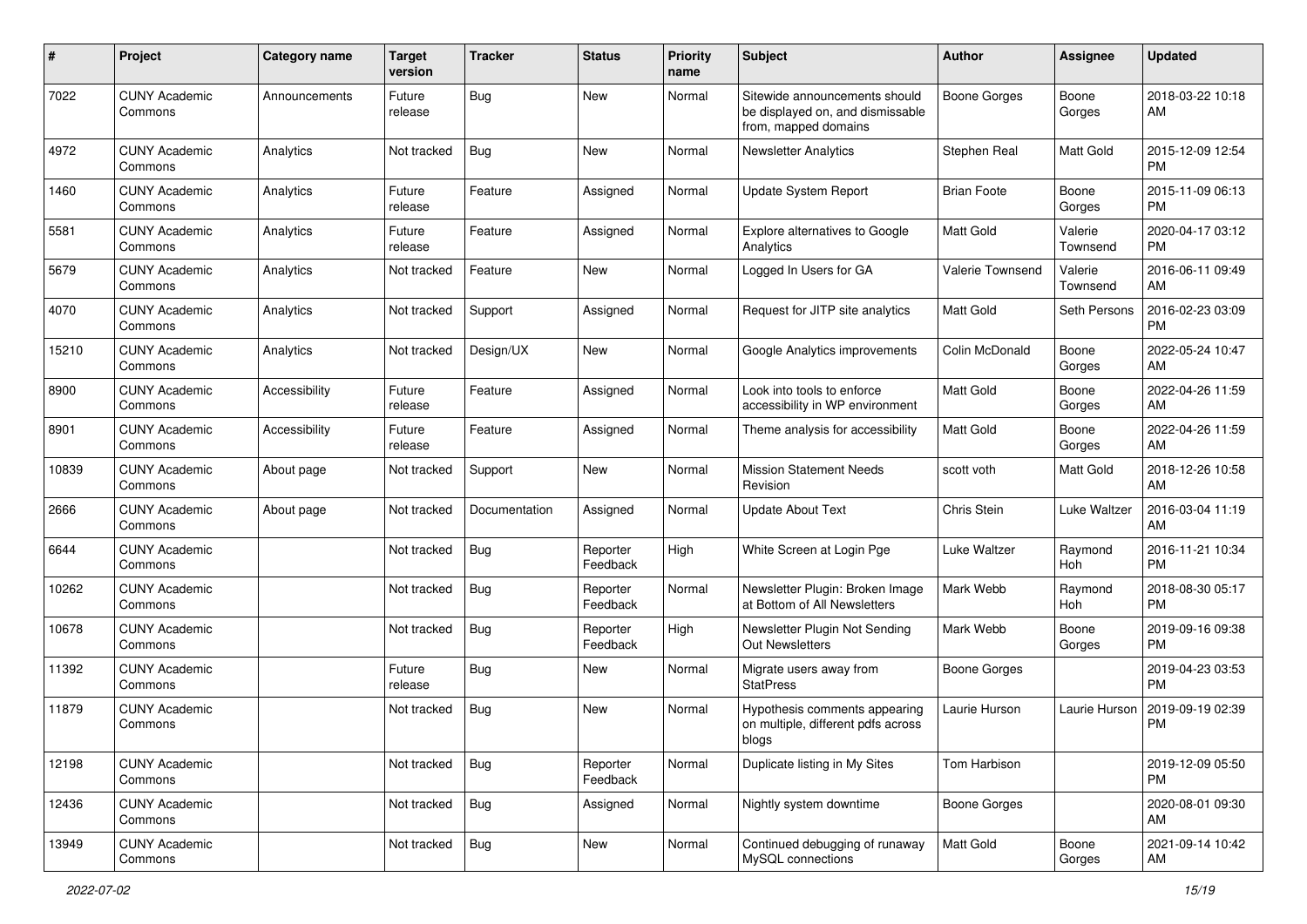| $\#$  | Project                                                                 | <b>Category name</b> | <b>Target</b><br>version | <b>Tracker</b> | <b>Status</b>        | <b>Priority</b><br>name | Subject                                                                                                                                      | <b>Author</b>           | Assignee            | <b>Updated</b>                |
|-------|-------------------------------------------------------------------------|----------------------|--------------------------|----------------|----------------------|-------------------------|----------------------------------------------------------------------------------------------------------------------------------------------|-------------------------|---------------------|-------------------------------|
| 14629 | <b>CUNY Academic</b><br>Commons                                         |                      | Not tracked              | <b>Bug</b>     | Reporter<br>Feedback | Normal                  | Possible Post Order Bug?                                                                                                                     | <b>Syelle Graves</b>    |                     | 2021-09-14 10:47<br>AM        |
| 14792 | <b>CUNY Academic</b><br>Commons                                         |                      |                          | Bug            | New                  | Normal                  | Inconsistent email notifications<br>from gravity forms                                                                                       | Raffi<br>Khatchadourian |                     | 2021-10-04 01:50<br><b>PM</b> |
| 14936 | <b>CUNY Academic</b><br>Commons                                         |                      |                          | Bug            | <b>New</b>           | Normal                  | Commons websites blocked by<br>SPS campus network                                                                                            | Laurie Hurson           |                     | 2021-11-03 03:57<br><b>PM</b> |
| 14940 | <b>CUNY Academic</b><br>Commons                                         |                      |                          | Bug            | <b>New</b>           | Normal                  | Discrepancy between Commons<br>profile "sites" and actual # of sites                                                                         | Laurie Hurson           |                     | 2021-11-08 11:09<br>AM        |
| 15757 | <b>CUNY Academic</b><br>Commons                                         |                      |                          | <b>Bug</b>     | <b>New</b>           | Normal                  | Members # do not match                                                                                                                       | Laurie Hurson           |                     | 2022-03-30 04:52<br><b>PM</b> |
| 16294 | <b>CUNY Academic</b><br>Commons                                         |                      |                          | Bug            | New                  | Urgent                  | CAC is down                                                                                                                                  | Raffi<br>Khatchadourian |                     | 2022-06-27 02:00<br><b>PM</b> |
| 16307 | <b>CUNY Academic</b><br>Commons                                         |                      |                          | <b>Bug</b>     | <b>New</b>           | Normal                  | Add brief messaging to<br>accept/decline group membership<br>requests                                                                        | <b>Matt Gold</b>        | Boone<br>Gorges     | 2022-06-27 06:13<br><b>PM</b> |
| 16318 | <b>CUNY Academic</b><br>Commons                                         |                      |                          | <b>Bug</b>     | <b>New</b>           | Normal                  | Unable to Access block editor or<br>embed YouTube videos in new<br>pages, in one site only                                                   | <b>Syelle Graves</b>    |                     | 2022-07-01 06:53<br><b>PM</b> |
| 2576  | NYCDH Community<br>Site                                                 |                      |                          | <b>Bug</b>     | Hold                 | Low                     | Test Next Button in Javascript<br><b>Tutorial Under Activities</b>                                                                           | Mark Newton             | Alex Gil            | 2013-05-18 02:55<br><b>PM</b> |
| 2618  | NYCDH Community<br>Site                                                 |                      |                          | Bug            | Assigned             | Low                     | Mark blogs as spam when created<br>by users marked as spam                                                                                   | Matt Gold               | Boone<br>Gorges     | 2013-06-09 11:38<br><b>PM</b> |
| 8992  | NYCDH Community<br>Site                                                 |                      |                          | <b>Bug</b>     | Assigned             | Normal                  | Multiple RBE error reports                                                                                                                   | Matt Gold               | Raymond<br>Hoh      | 2017-12-11 05:43<br><b>PM</b> |
| 12062 | AD/O365 Transition<br>from NonMatric to<br><b>Matriculated Students</b> |                      |                          | Feature        | In Progress          | Normal                  | create solution and console<br>project                                                                                                       | Emilio Rodriguez        | Emilio<br>Rodriguez | 2019-11-12 03:56<br><b>PM</b> |
| 7828  | <b>CUNY Academic</b><br>Commons                                         |                      | Not tracked              | Feature        | Assigned             | Normal                  | Theme Assessment 2017                                                                                                                        | Margaret Galvan         | Margaret<br>Galvan  | 2017-05-02 10:41<br><b>PM</b> |
| 8837  | <b>CUNY Academic</b><br>Commons                                         |                      | Not tracked              | Feature        | Assigned             | Normal                  | Create a form to request info from<br>people requesting premium<br>themes and plugins                                                        | <b>Matt Gold</b>        | Marilyn<br>Weber    | 2017-11-14 03:35<br><b>PM</b> |
| 9908  | <b>CUNY Academic</b><br>Commons                                         |                      | Not tracked              | Feature        | <b>New</b>           | Normal                  | Is it possible to send email<br>updates to users (or an email<br>address not on the list) for only a<br>single page AFTER being<br>prompted? | <b>Michael Shields</b>  | scott voth          | 2018-06-11 01:34<br><b>PM</b> |
| 10368 | <b>CUNY Academic</b><br>Commons                                         |                      | Future<br>release        | Feature        | Assigned             | Normal                  | Use ORCID data to populate<br>academic profile page                                                                                          | Stephen Francoeur       | Boone<br>Gorges     | 2018-09-25 01:53<br>PM        |
| 11131 | <b>CUNY Academic</b><br>Commons                                         |                      | Future<br>release        | Feature        | Reporter<br>Feedback | Normal                  | Image Annotation Plugins                                                                                                                     | Laurie Hurson           |                     | 2019-02-26 11:33<br>AM        |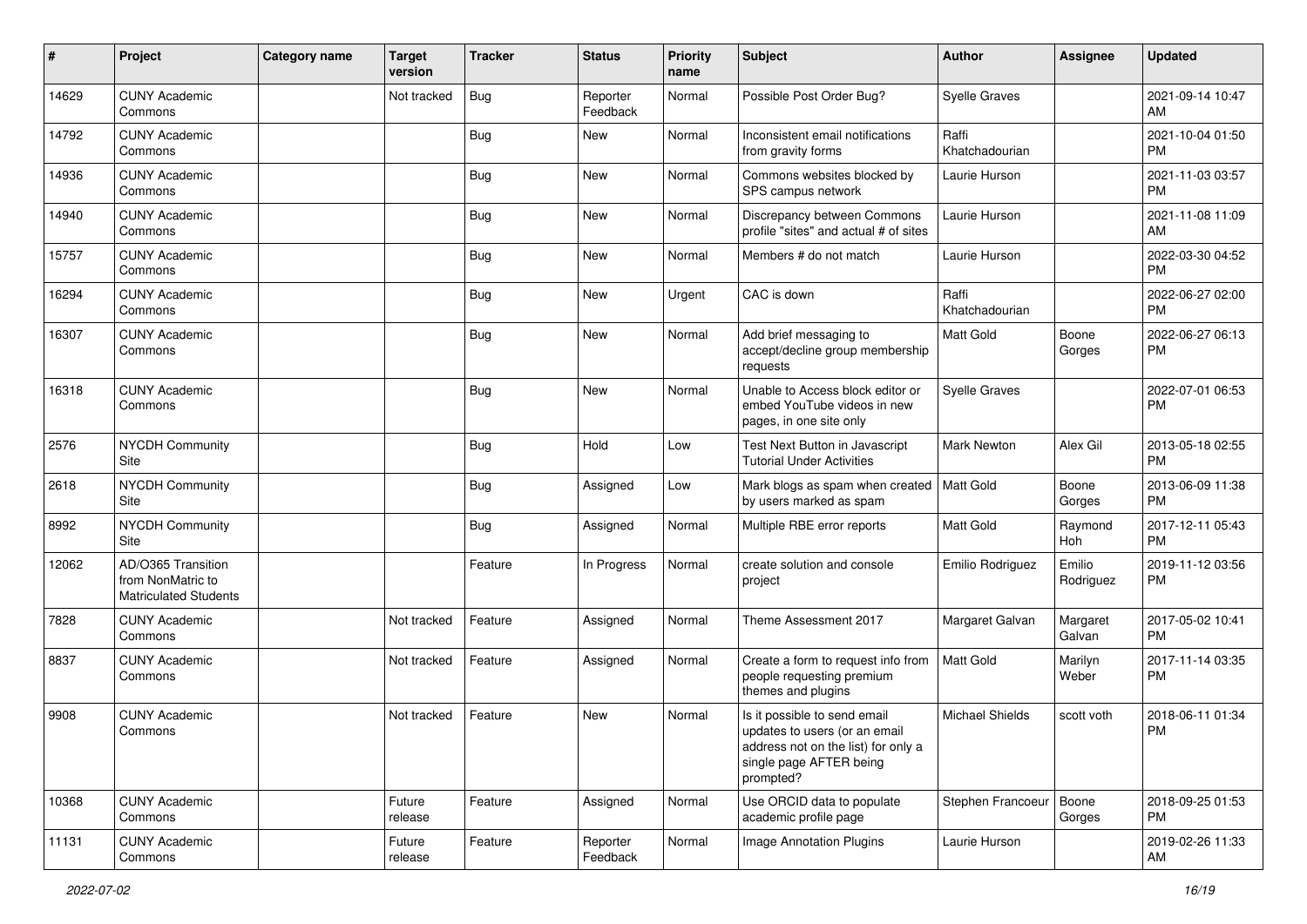| #     | Project                         | Category name | <b>Target</b><br>version | <b>Tracker</b> | <b>Status</b>        | <b>Priority</b><br>name | <b>Subject</b>                                                          | <b>Author</b>           | Assignee                 | <b>Updated</b>                |
|-------|---------------------------------|---------------|--------------------------|----------------|----------------------|-------------------------|-------------------------------------------------------------------------|-------------------------|--------------------------|-------------------------------|
| 11517 | <b>CUNY Academic</b><br>Commons |               | Not tracked              | Feature        | Assigned             | Normal                  | wp-accessibility plugin should not<br>strip 'target="_blank" by default | Boone Gorges            | Laurie Hurson            | 2019-09-24 09:57<br>AM        |
| 12911 | <b>CUNY Academic</b><br>Commons |               | Not tracked              | Feature        | <b>New</b>           | Normal                  | Block access to xmlrpc.php based<br>on User-Agent                       | <b>Boone Gorges</b>     | Boone<br>Gorges          | 2020-06-09 05:12<br><b>PM</b> |
| 13912 | <b>CUNY Academic</b><br>Commons |               | Not tracked              | Feature        | Hold                 | Low                     | posting "missed schedule"                                               | Marilyn Weber           |                          | 2021-02-23 10:46<br>AM        |
| 14394 | <b>CUNY Academic</b><br>Commons |               | Not tracked              | Feature        | <b>New</b>           | Normal                  | Commons News Site - redesign                                            | scott voth              | scott voth               | 2021-09-14 10:46<br>AM        |
| 15613 | <b>CUNY Academic</b><br>Commons |               | 2.0.3                    | Feature        | Reporter<br>Feedback | Normal                  | Adding "Passster" plugin                                                | Laurie Hurson           |                          | 2022-06-29 11:32<br>AM        |
| 15883 | <b>CUNY Academic</b><br>Commons |               | 2.1.0                    | Feature        | <b>New</b>           | Normal                  | Release BPGES update                                                    | Boone Gorges            | Boone<br>Gorges          | 2022-05-26 10:39<br>AM        |
| 15923 | <b>CUNY Academic</b><br>Commons |               | Not tracked              | Feature        | Reporter<br>Feedback | Normal                  | <b>Bellows Plugin Adjustments</b>                                       | Laurie Hurson           |                          | 2022-04-20 10:10<br>AM        |
| 16092 | <b>CUNY Academic</b><br>Commons |               | Future<br>release        | Feature        | Hold                 | Normal                  | Don't show main site in Site<br>search results                          | Boone Gorges            | Boone<br>Gorges          | 2022-05-17 03:12<br><b>PM</b> |
| 16290 | <b>CUNY Academic</b><br>Commons |               |                          | Feature        | Reporter<br>Feedback | Normal                  | Add Table Of Contents Block<br>plug-in                                  | Raffi<br>Khatchadourian |                          | 2022-06-24 10:26<br>AM        |
| 11968 | JustPublics@365<br>MediaCamp    |               |                          | Feature        | <b>New</b>           | Normal                  | Nanoscience Retractable Display<br>Unit                                 | Donald Cherry           | <b>Bonnie</b><br>Eissner | 2021-02-19 08:50<br>AM        |
| 2571  | NYCDH Community<br>Site         |               |                          | Feature        | Assigned             | Normal                  | Add Google custom search box to<br>homepage                             | <b>Mark Newton</b>      | Raymond<br>Hoh           | 2013-05-18 07:49<br><b>PM</b> |
| 2573  | <b>NYCDH Community</b><br>Site  |               |                          | Feature        | Reporter<br>Feedback | Normal                  | Add dh nyc twitter list feed to site                                    | <b>Mark Newton</b>      | Matt Gold                | 2013-05-16 11:42<br><b>PM</b> |
| 2574  | <b>NYCDH Community</b><br>Site  |               |                          | Feature        | Assigned             | Normal                  | Add Way to Upload Files to<br>Groups                                    | <b>Mark Newton</b>      | Raymond<br>Hoh           | 2013-05-18 07:46<br><b>PM</b> |
| 2577  | <b>NYCDH Community</b><br>Site  |               |                          | Feature        | Assigned             | Low                     | Investigate Potential to Add Links<br>to the Forum                      | <b>Mark Newton</b>      | Alex Gil                 | 2013-05-16 09:40<br><b>PM</b> |
| 8607  | <b>CUNY Academic</b><br>Commons |               | Not tracked              | Support        | <b>New</b>           | Normal                  | Paypal?                                                                 | Marilyn Weber           | Matt Gold                | 2018-05-15 01:37<br><b>PM</b> |
| 9207  | <b>CUNY Academic</b><br>Commons |               | Future<br>release        | Support        | Reporter<br>Feedback | Normal                  | display dashboards made in<br>Tableau?                                  | Marilyn Weber           | Boone<br>Gorges          | 2018-04-10 10:42<br>AM        |
| 10657 | <b>CUNY Academic</b><br>Commons |               | Not tracked              | Support        | Reporter<br>Feedback | Normal                  | child theme problems                                                    | Marilyn Weber           |                          | 2018-11-08 01:19<br><b>PM</b> |
| 11149 | <b>CUNY Academic</b><br>Commons |               | Not tracked              | Support        | Reporter<br>Feedback | Normal                  | comments getting blocked                                                | Marilyn Weber           | Raymond<br>Hoh           | 2019-03-26 11:40<br>AM        |
| 11509 | <b>CUNY Academic</b><br>Commons |               | Not tracked              | Support        | Reporter<br>Feedback | Normal                  | deleted Page causing a Menu<br>problem?                                 | Marilyn Weber           |                          | 2019-06-04 09:54<br>AM        |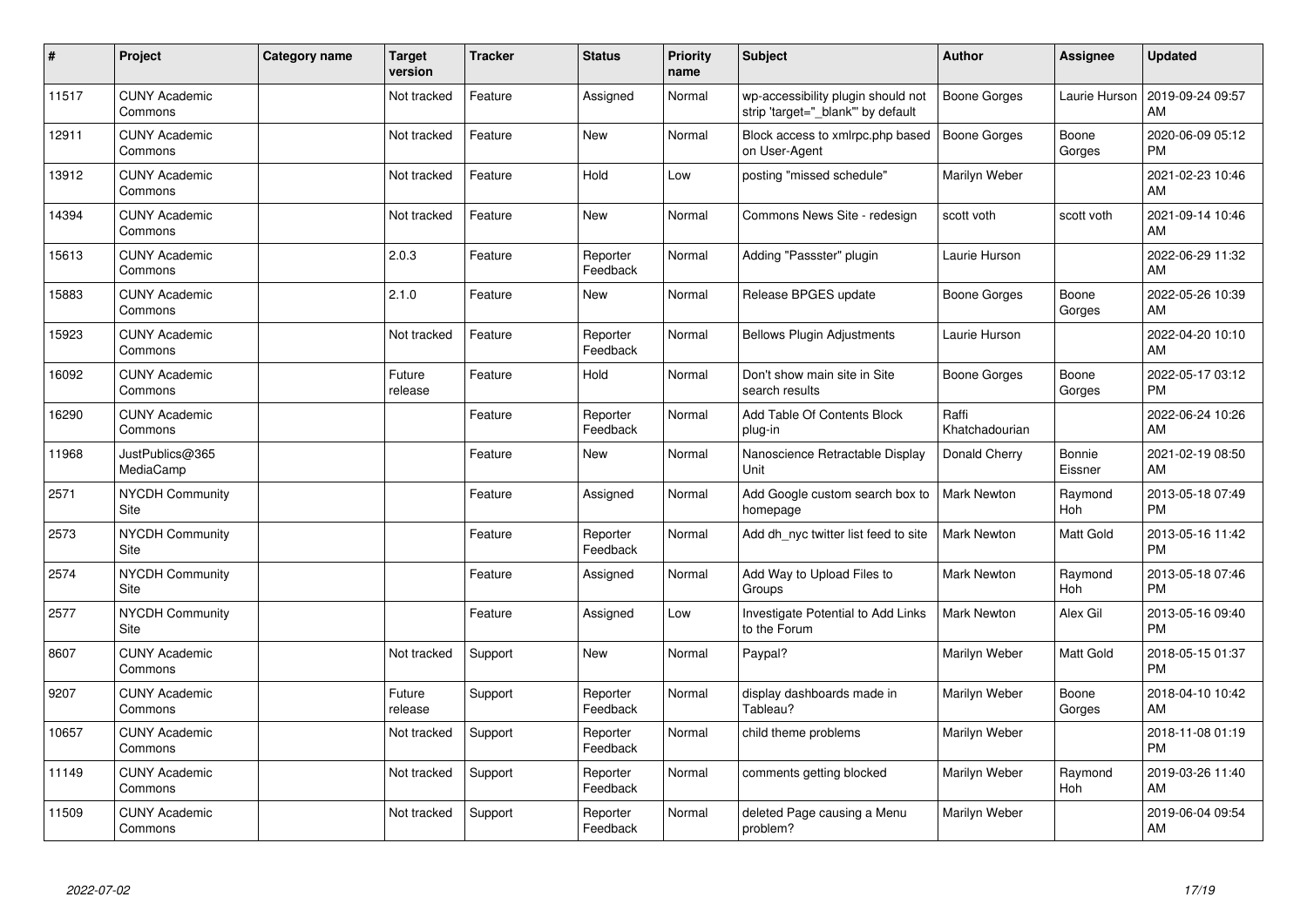| #     | Project                         | Category name | <b>Target</b><br>version | <b>Tracker</b> | <b>Status</b>        | <b>Priority</b><br>name | <b>Subject</b>                                                    | <b>Author</b> | <b>Assignee</b> | <b>Updated</b>                |
|-------|---------------------------------|---------------|--------------------------|----------------|----------------------|-------------------------|-------------------------------------------------------------------|---------------|-----------------|-------------------------------|
| 11519 | <b>CUNY Academic</b><br>Commons |               | Not tracked              | Support        | Assigned             | Normal                  | comment option not appearing                                      | Marilyn Weber |                 | 2019-09-24 10:28<br>AM        |
| 11771 | <b>CUNY Academic</b><br>Commons |               | Not tracked              | Support        | Reporter<br>Feedback | Normal                  | post displays in sections                                         | Marilyn Weber |                 | 2019-08-20 10:34<br>AM        |
| 11787 | <b>CUNY Academic</b><br>Commons |               | Not tracked              | Support        | Reporter<br>Feedback | Normal                  | automated comments notifications<br>on ZenDesk                    | Marilyn Weber |                 | 2019-08-26 06:18<br><b>PM</b> |
| 11848 | <b>CUNY Academic</b><br>Commons |               | Not tracked              | Support        | Hold                 | Normal                  | a Dean of Faculty wants to share<br>a large file                  | Marilyn Weber |                 | 2019-09-24 08:44<br>AM        |
| 12004 | <b>CUNY Academic</b><br>Commons |               | Not tracked              | Support        | Reporter<br>Feedback | Normal                  | Notifications for spam blog<br>comments                           | Gina Cherry   | Raymond<br>Hoh  | 2019-11-01 12:05<br><b>PM</b> |
| 12328 | <b>CUNY Academic</b><br>Commons |               | Not tracked              | Support        | <b>New</b>           | Normal                  | Sign up Code for Non-CUNY<br>Faculty                              | Laurie Hurson |                 | 2020-01-28 10:25<br>AM        |
| 12352 | <b>CUNY Academic</b><br>Commons |               | Not tracked              | Support        | <b>New</b>           | Normal                  | "posts list" page builder block<br>option                         | Marilyn Weber |                 | 2020-02-03 01:29<br><b>PM</b> |
| 12484 | <b>CUNY Academic</b><br>Commons |               | Not tracked              | Support        | Reporter<br>Feedback | Normal                  | Sign up Code for COIL Course<br>starting in March                 | Laurie Hurson | Matt Gold       | 2020-03-02 02:26<br><b>PM</b> |
| 13034 | <b>CUNY Academic</b><br>Commons |               | Not tracked              | Support        | Reporter<br>Feedback | Normal                  | a site is asking people to join the<br>Commons to get a download  | Marilyn Weber |                 | 2020-07-12 07:23<br>AM        |
| 13255 | <b>CUNY Academic</b><br>Commons |               | Not tracked              | Support        | Reporter<br>Feedback | Normal                  | Accessibility problems                                            | Marilyn Weber |                 | 2020-09-01 05:48<br><b>PM</b> |
| 13286 | <b>CUNY Academic</b><br>Commons |               | Not tracked              | Support        | <b>New</b>           | Normal                  | problem connecting with<br>WordPress app                          | Marilyn Weber | Raymond<br>Hoh  | 2020-09-08 11:16<br>AM        |
| 14398 | <b>CUNY Academic</b><br>Commons |               | Not tracked              | Support        | Reporter<br>Feedback | Normal                  | Events plug-in notification problem                               | Marilyn Weber |                 | 2021-05-11 11:21<br>AM        |
| 14538 | <b>CUNY Academic</b><br>Commons |               | Not tracked              | Support        | Reporter<br>Feedback | Normal                  | <b>Weebly To Commons</b>                                          | Laurie Hurson |                 | 2021-09-14 10:47<br>AM        |
| 14784 | <b>CUNY Academic</b><br>Commons |               |                          | Support        | Reporter<br>Feedback | Normal                  | User report of logo problem when<br>using Customizer theme        | Marilyn Weber |                 | 2021-09-17 10:25<br>AM        |
| 14842 | <b>CUNY Academic</b><br>Commons |               | Not tracked              | Support        | Reporter<br>Feedback | Normal                  | Question about widgets and block<br>editor                        | Gina Cherry   |                 | 2021-10-06 03:01<br><b>PM</b> |
| 14900 | <b>CUNY Academic</b><br>Commons |               | Not tracked              | Support        | Reporter<br>Feedback | Normal                  | previous theme?                                                   | Marilyn Weber |                 | 2021-10-25 10:31<br>AM        |
| 15045 | <b>CUNY Academic</b><br>Commons |               |                          | Support        | <b>New</b>           | Normal                  | no result for KCeL in the search<br>box on the commons            | Marilyn Weber |                 | 2021-12-10 11:29<br>AM        |
| 15169 | <b>CUNY Academic</b><br>Commons |               | 2.0.3                    | Support        | Reporter<br>Feedback | Normal                  | new Prelude website zipfiles for<br>custom theme and other files. | Marilyn Weber |                 | 2022-06-29 11:32<br>AM        |
| 15176 | <b>CUNY Academic</b><br>Commons |               | Not tracked              | Support        | Reporter<br>Feedback | Normal                  | Archiving Q Writing & Old<br>Wordpress Sites on the Commons       | Laurie Hurson |                 | 2022-02-08 10:28<br>AM        |